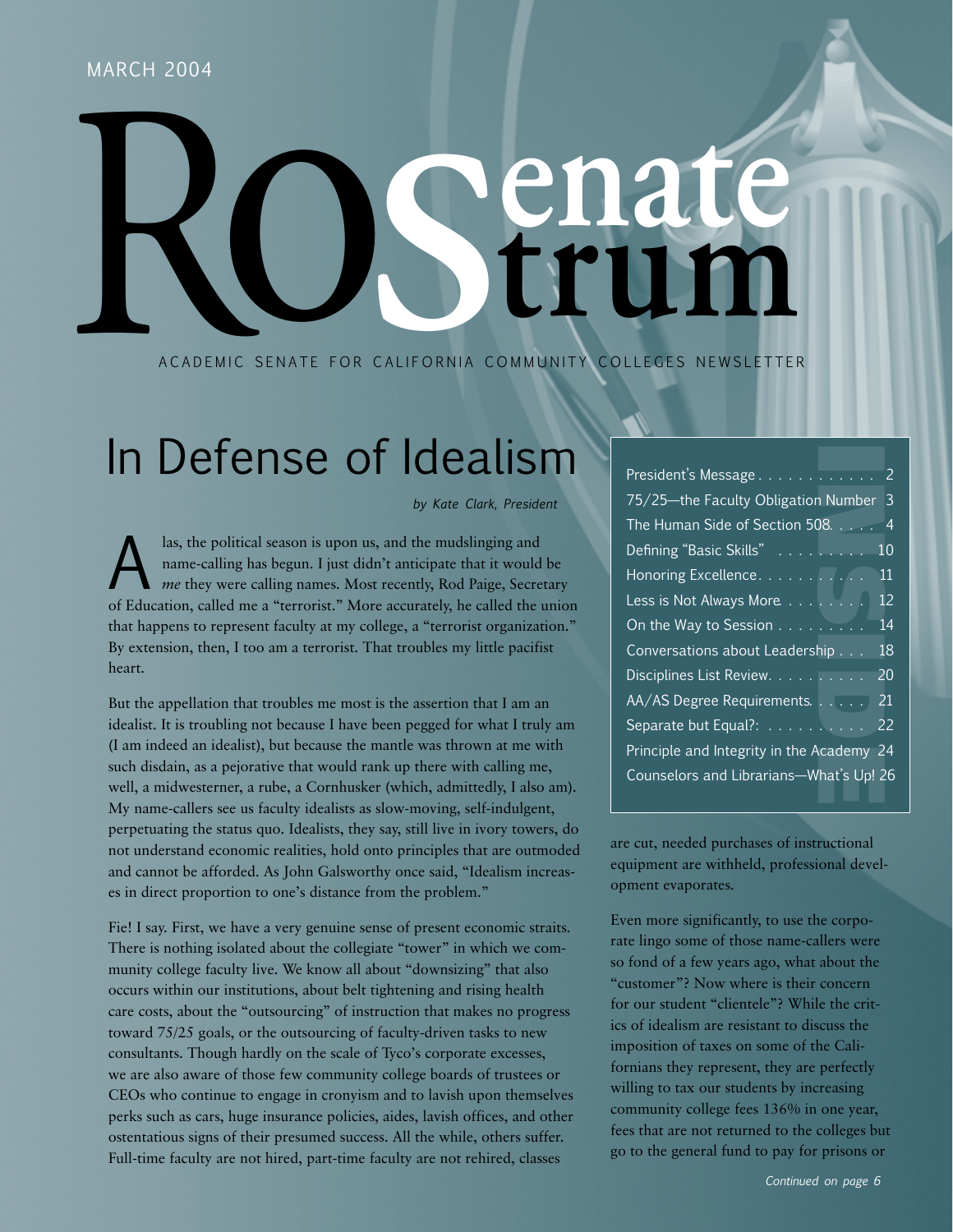

# President's Message

*Kate Clark*

embers of the Academic Senate Executive<br>Committee are always delighted to hear<br>from our colleagues across the state: you Committee are always delighted to hear from our colleagues across the state: you help us gauge the significance of proposed legislation or system changes, you enable us to promote the superlative instruction offered to California's community college students, and you redirect our work when we appear to have wandered. Sometimes your comments are contradictory, however, and we're left in a quandary of sorts. My current *Rostrum* article is a case in point.

A number of you responded to my December article that built upon our Fall Plenary theme of "A Principled Perspective," and that incited faculty, well, *urged* faculty to take action. Some of you mused that you were exhausted merely reading the list contained in that article. That message and its list of "busy work" was intended to help us clean our houses, to strengthen local senates, to ensure that whatever the new year brought, we would all be positioned to protect and provide our students' educational experiences.

Yet in the months that followed, in your emails or in my encounter with you during visits to your campuses, you noted that you were still feeling isolated, impotent in the onrush of new proposals issuing from Sacramento and the uncertainty of the budget—despite the relatively generous treatment the Governor's proposed budget offered community colleges. If the entropy of Fall 2003 gave rise to our wariness and anxiety about what might be lurking behind closed doors, then the energy that emanates now seems likely to produce outright panic this spring. The only preventative is shared information and strategic action on all fronts, including the three below.

#### **The System**

Internally, the Chancellor's Office is undergoing its own metamorphosis, and change often brings heightened fears. Having suffered what is hoped will be the last of the mandated staff reductions within

*by Kate Clark, President*

the agency, Chancellor Drummond has convened a Task Force to review the functions of that Office. The Academic Senate is represented on this Task Force, and we will use your resolutions and solicit your comments as we seek to identify functions faculty feel are most crucial to preserve as we consider creative restructuring.

Of more lasting significance, however, is the proposal being legislatively crafted that would remove the Chancellor's Office from agency status (and Department of Finance control) and would create it as a 73rd or *ur*-district, having the same abilities to hire staff, set salaries, and accept grants that our own local districts have. At the same time, it would not offer instruction. The functions of the Board of Governors and its relationship to local boards would remain intact. Those sketchy details are all we have at this moment; thus, my caveat about the importance of shared information.

#### **Funding**

The budget debate is only beginning, as legislators with their own views and principles weigh in on such matters as the elimination of categorical streams and the proposed fee waiver for redirected students. Internally, we must come to consensus regarding equalization; the Governor seems committed to providing some funding to that end, and legislators have the will and the inclination to resolve it for us, if we cannot reach agreement.

#### **Our Students**

All the attention being given to our students this spring suggests proponents of change all have students' best interests at heart. But as you will hear at the Spring Plenary session, and as you have read in local news accounts, the devil is in the details. As UC and CSU, under budget constraints of their own, close their doors to new and transfer students and seek to "redirect" them to us, the implications for our colleges and particularly for both our traditional and entering students will be enormous. Fee waivers, changes in Cal Grants, and potential cuts in

*Continued on page 15*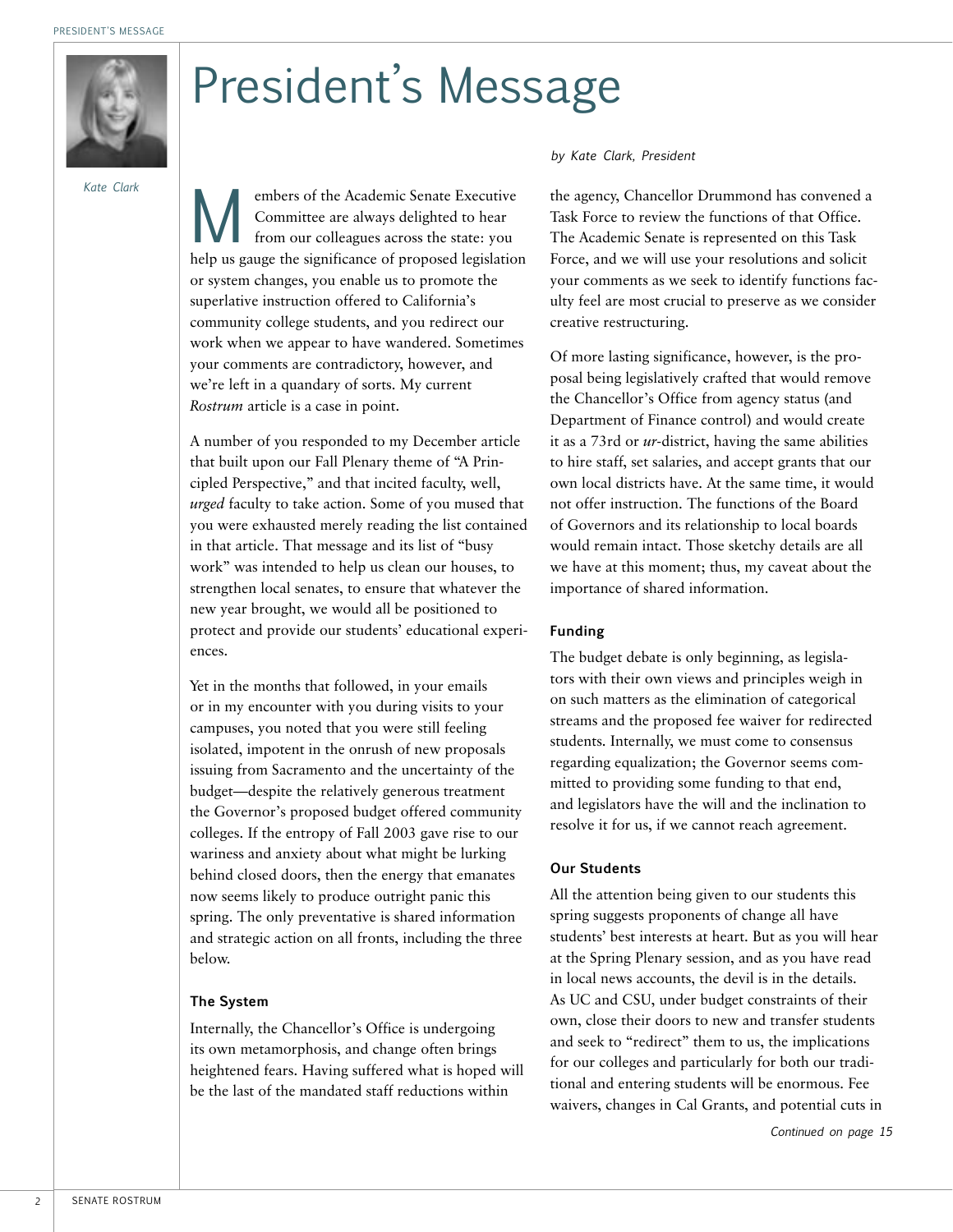75/25 RATIO

## 75/25—the Faculty Obligation Number or Why are We Not All There Yet?

**Considerable statewide activity and local**<br>interest in the faculty obligation number<br>(FON) or 75/25 ratio in the past year pr interest in the faculty obligation number (FON) or 75/25 ratio in the past year prompts this article. In it, we will look at some of the history as well as the events of the last year.

#### **Background**

You may—or may not—recall (depending upon your years of service) that the intent of the Legislature and the Board of Governors at the time of the enactment of AB1725, in 1989, was that the system should reach a goal that at least 75% of credit instruction hours should be taught by full-time faculty. Section 70 of AB1725 stated:

The Legislature finds and declares that…

*…because the quality, quantity, and composition of full-time faculty have the most immediate and direct impact on the quality of instruction, overall reform cannot succeed without sufficient members of full-time faculty with sufficient opportunities for continued staff development, and with sufficient opportunity for participation in institutional governance.*

In order to accomplish some of these lofty ideals, more specific direction regarding full-time faculty numbers appeared in Section 35 of AB1725 and became chaptered as Education Code Section 87482.6:

*…the Legislature wishes to recognize and make efforts to address longstanding policy of the board of governors that at least 75 percent of the hours of credit instruction in the California Community Colleges, as a system, should be taught by full-time instructors.*

One possible method of achieving this longstanding goal, was described in this same section of Education Code that specified conditions under which districts were required to spend a portion of program improvement funds in order to improve their fulltime to part-time faculty percentage. Sadly, program improvement funds were not included in the state budget after 1991. Education Code also specified that the Board of Governors should adopt regulations for the effective administration of this section, including a penalty for non-compliance.

*by Ian Walton, Vice President Ian Walton*

Meanwhile, the Board of Governors adopted several Title 5 Regulations to implement and enforce this goal (mainly 51025, but also 53301, 53302, 53308, 53309, 53310, 53311, 53312 and 53314).

Although both the concept and implementation are popularly referred to as "75/25", there never was a regulation that specifically examined the ratio of fulltime to part-time instructors implied by the "75/25" label. Section 53308 defined a "full-time faculty percentage" of credit hours of instruction with detailed rules on what components to attribute to full-time faculty specified in Section 53309, and the corresponding rules for part-time faculty contained in Section 53310.

Several interesting details appeared in these rules:

- 4 Full-time faculty overload is excluded from the calculation.
- $\rightarrow$  Full-time faculty sabbatical is included in the full-time portion and part-time replacements are excluded from the part-time portion.
- $\rightarrow$  Full-time faculty reassigned time is included in the full-time portion and part-time replacements are excluded from the part-time portion.
- 4 Full-time faculty unpaid leave is included in the full-time portion and part-time replacements are excluded from the part-time portion.

If a district's full-time faculty percentage equals or exceeds 75% the district is deemed to have met the requirement.

If a district's full-time faculty percentage is less than 75% then a new mechanism comes in to play involving the full-time faculty obligation (commonly known as Faculty Obligation Number or FON). The base and subsequent changes in this number (caused by increases or decreases in certain apportionment dollars) are described in Sections 53311 and 53312. This fulltime faculty obligation number specifies the minimum number of full-time faculty that must be employed by a district in order to avoid reduction in apportionment for non-compliance. It is recalculated annually for each district, but the recalculation does not involve any examination of a full-time/part-time ratio, which of course also depends on part-time hiring actions.

*Continued on page 16*

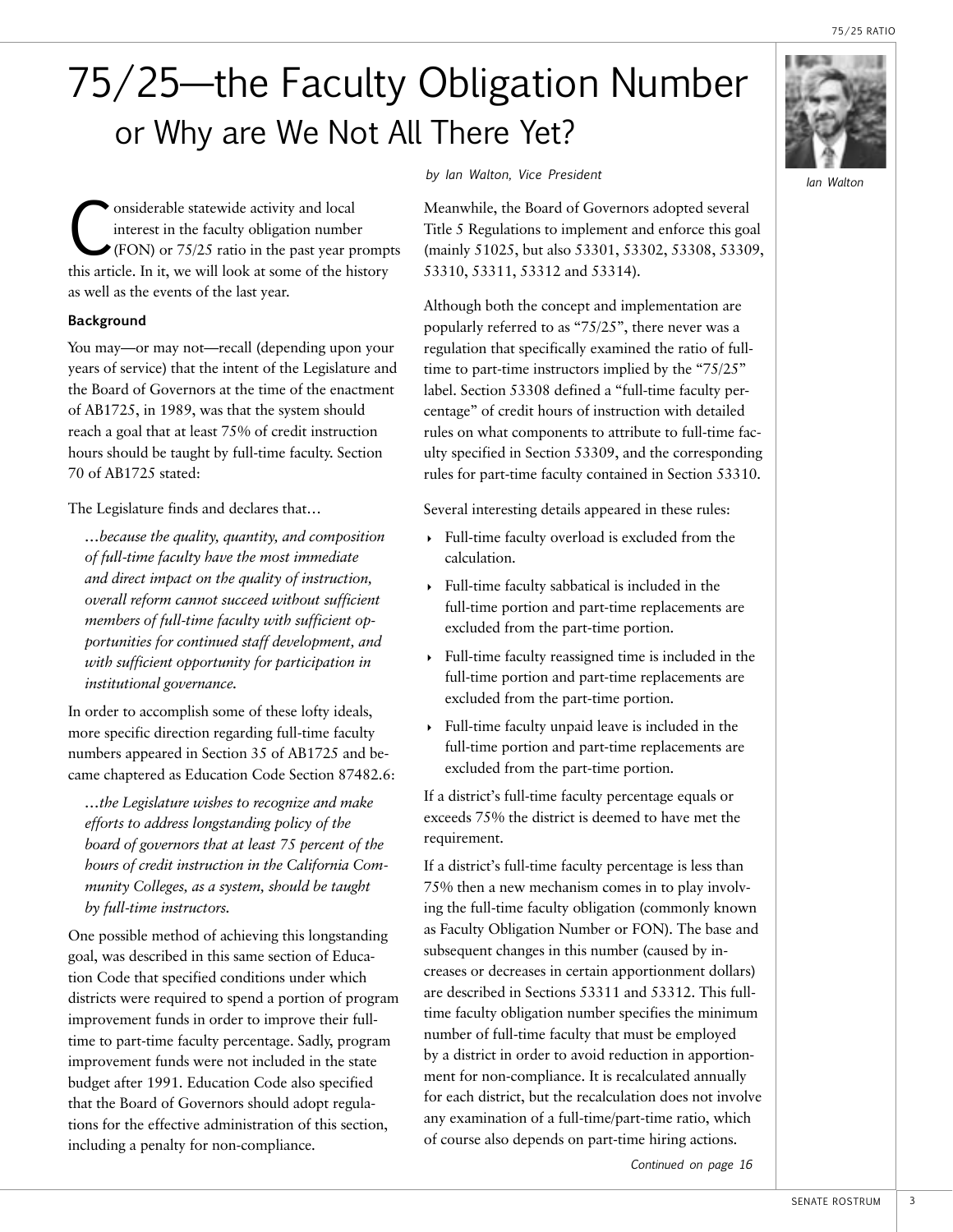# The Human Side of Section 508

*by Patrick Hudak and Michelle Pilati, Technology Committee Members*







*This article builds upon information first presented by Laurie Vasquez, Santa Barbara City College, at the League for Innovation in the Community College's "Innovations 2004" Conference.*

s technology becomes an integral part<br>of teaching, so do issues relating to<br>accessibility. While issues of having accessibility. of teaching, so do issues relating to accessibility. While issues of having access to technology (i.e., having use of a computer and the Internet) have long been discussed, today the emphasis has shifted to ensuring that the technology used in teaching is accessible to everyone and that the technology can be used by those with some form of disability. In addition to simply being something that must be done in order to accomplish our mission of serving the community, Section 508, an amendment to the Rehabilitation Act of 1973, requires that all electronic and information technology that is federally funded be accessible by people with disabilities. California Senate Bill (SB) 105 codifies Section 508 to apply to all state agencies as of January 1, 2003. Thus the requirements of Section 508 are now applicable to community colleges whether or not California continues to receive federal funding.

Ensuring that courses and classrooms are accessible is something that we must do as law mandates it, and it is something that we should do as students are harmed when accessibility issues are overlooked. While previous articles have addressed how to ensure accessibility, this article will address why accessibility matters to our student population. This article will focus on the human side of Section 508, that is, the side that involves the problems faced by disabled students using technology. In addition, some practical approaches to help colleges comply with Section 508 will be discussed. Beyond the need to comply with Section 508, why should we invest time and energy into making our courses accessible?

Consider the scenarios that follow and how they illustrate the importance of accessibility.

#### **Scenario 1**

Jonathan is taking two courses through mediated technology at his local community college. He is an honors student, works full time, and is learning disabled. Due to Jonathan's work schedule, he needs the flexibility of courses offered through distance learning. One of his courses utilizes the college's adopted Course Management System (CMS). However, the instructor for the other course has chosen online courseware provided by the publisher. Due to his learning disability, Jonathan needs extra time when taking tests. While the college's CMS can accommodate him, the instructor who is using the publisher's online courseware does not know how to increase the allotted time for exams. He has referred Jonathan to the DSPS office to take the test on campus.

The assistive technologies specialist had to become involved to remind the instructor that as an online course, all students must have equal access to online tests. The specialist had to call the publisher of the course to find out how to increase time for tests for individual students. The publisher had never received such a request but worked with the assistive technologies specialist to resolve the issue. The specialist then contacted the instructor and provided him with the steps to accommodate the student.

#### **Scenario 2**

(adapted from "How People with Disabilities Use the Web" [working draft], Julie Berger, Ed. http: //www.w3.org/WAI/EO/Drafts/PWD-Use-Web/, retrieved March 15, 2004.)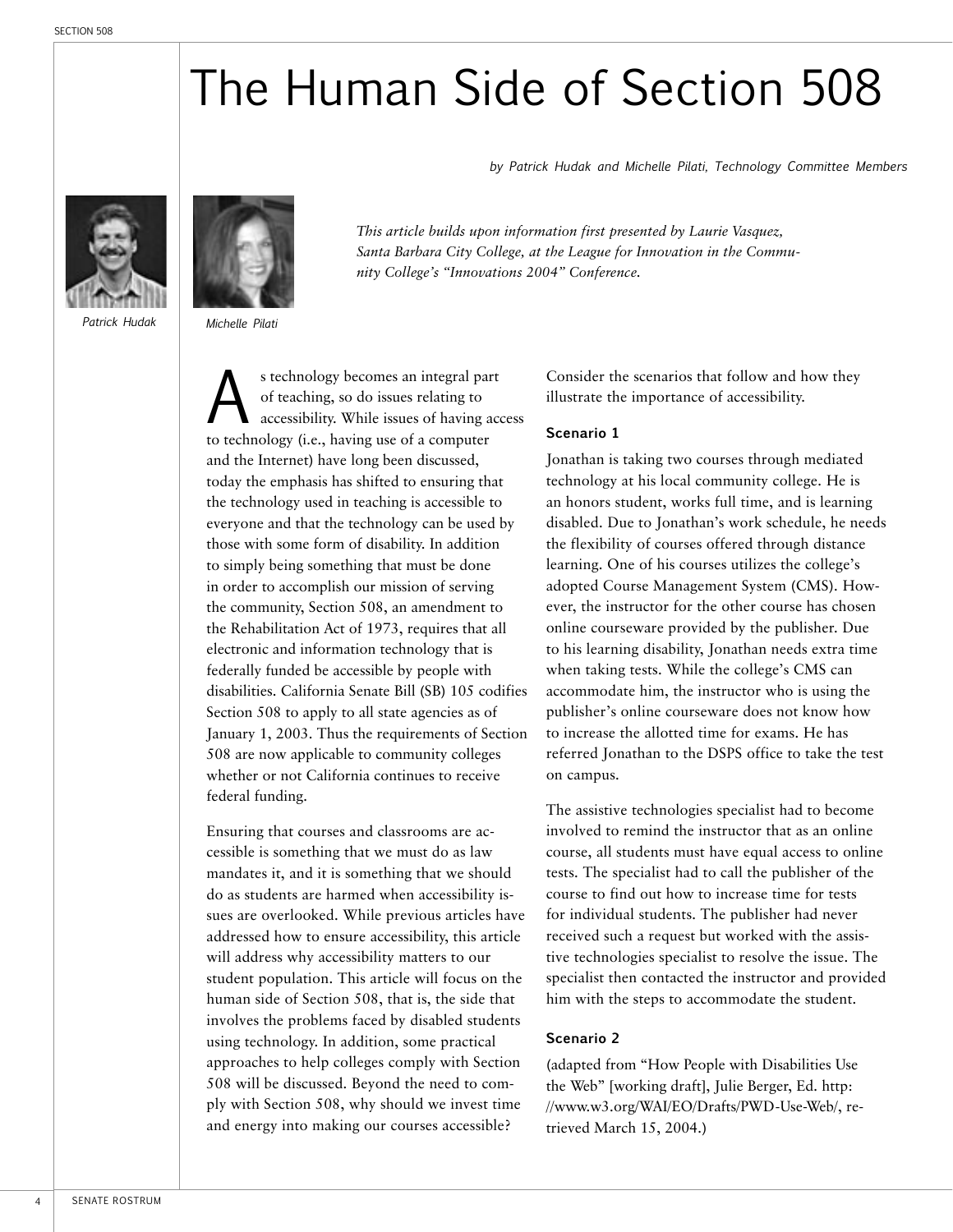Ms. Martinez, a deaf woman, is taking several distance learning courses in physics. She had little trouble with the curriculum until the college upgraded their online courseware to a multimedia approach, using an extensive collection of audio lectures. For classroom-based lectures, the college provided interpreters but for web-based instruction no such accommodations were made. The college staff did not recognize the need to ensure that their online courseware was accessible and claimed that they had no idea how to provide the material in accessible format. The college staff also claimed that they were not required to find a way to make the material accessible. Ms. Martinez persisted and was able to demonstrate to college officials that the college was clearly covered by a policy requiring accessibility of all online instructional material. The college then had the lectures transcribed and made this information available through their website, along with audio versions of the lectures. For an introductory multimedia piece, the college used a SMIL-based multimedia format enabling synchronized captioning of audio and description of video. The school's information managers quickly found that it was much easier to comprehensively index the audio resources on the accessible area of the website, once these resources had been captioned with text.

The professor for the course also set up a chat area

on the website where students could exchange ideas about their coursework. Although she was the only deaf student in the class, she quickly found that the web-based chat format, and the opportunity to provide web-based text comments on classmates' work, ensured that she could keep up with class progress.

How could the students have been better served in the preceding scenarios?

4 **Knowledge of Section 508**  According to Section 508, each student must be provided with full and equal access to all of the dimensions of the online course, including online test taking and accessible multimedia formats. In the first scenario, the instructor

thought that he was accommodating the student by allowing him to have the extra time, but was unaware that he had to provide the test in an online format. In the second scenario, the college staff was unaware that they needed to provide accessible online format for the multimedia portion.

#### 4 **A Proactive Approach**

Although the students were helped in a timely manner, some of the problems they experienced could have been minimized and possibly avoided if the faculty members had taken a more proactive approach. In the first scenario, the instructor had the freedom to choose the publisher-based courseware over the college's CMS. However, by doing so he created some problems that he didn't anticipate. Moreover, the student was frustrated that he had to use (and learn) two different course management systems instead of one. In the second scenario, the college staff could have taken into account accessibility issues when upgrading to a multimedia format for their online courseware.

The preceding scenarios also demonstrate that collaboration is the key to minimizing our students' down time to accessing course content. The student, assistive technologies specialist, the instructor, the

*Continued on page 19*

## 4 **Section 508** "Achieving Accessibility: Demystifying Section 508 Compliance." http://www.academicsenate.cc.ca.us/Publications/Ros.htm. http://www.section508.gov/ http://www.cerritos.edu/assistive-tech/Section508.htm http://www.cccco.edu/divisions/legal/opinions/opinions.htm 1194.22 Web-based intranet and Internet information and applications. http://webwork.nasa.gov/policy/508/docs/508webTA\_original.pdf 4 **Training new faculty about universal design, access and disabilities** http://4sbccfaculty.org/lessons/paradigm/index.php?id=default 4 **How people with disabilities use the web** http://www.w3.org/WAI/EO/Drafts/PWD-Use-Web/ http://www.webaim.org 4 **Policy design and guidelines** http://www.ittatc.org/laws/stateLawAtGlance.cfm http://www.cabrillo.cc.ca.us/instruct/tlc/accessibility/levelone.htm  $\overline{\mathcal{R}}$ ESOURCE  $\mathcal{C}$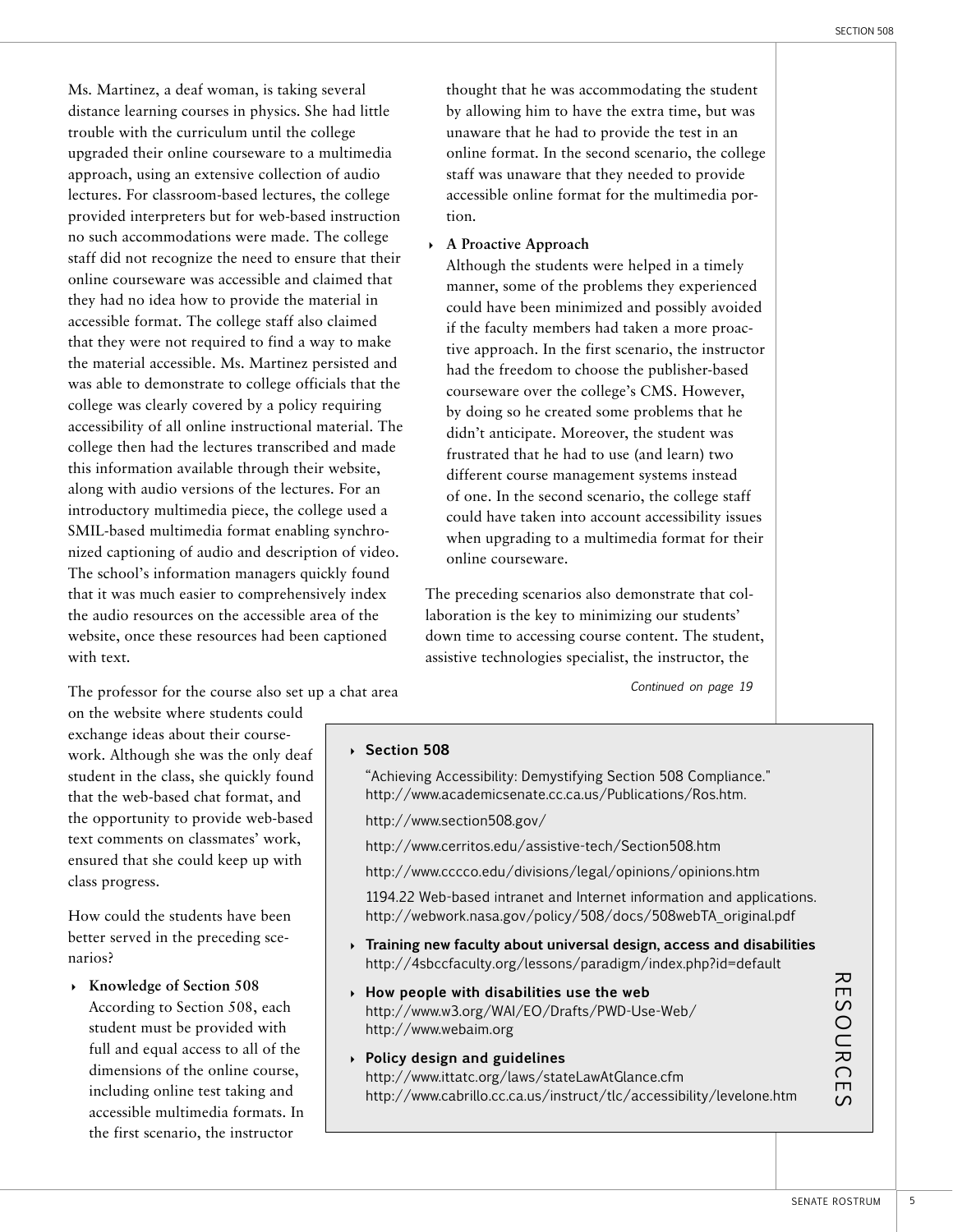## **In Defense of Idealism**

#### *Continued from page 1*

underfunded social services elsewhere. Our woes may not make the pages of the *Wall Street Journal*, but we understand. No cock-eyed optimists are we!

In a rather retaliatory spirit then, we idealists are tempted to cast our political and corporate critics in an equally pejorative vein. We see our name-callers as cynics—corrupt, self-serving, immoral, greedy in their quotidian affairs. Or, as Oscar Wilde wrote, "Cynics know the price of everything and the value of nothing," especially, it seems the value of education.

Thus, I'd like to arm an oxymoron of my own making, akin to the concept of the Peacekeeper Missile, to lob back at my cynical opposition— *pragmatic idealism*. The Greek etymology of "pragmatism" comes from the word *pragma*, meaning action; couple it with "idealism" and we can embark upon what William James might have envisioned in his 1904 lectures on pragmatism: to "develop a [ideal's] meaning" by determining "what conduct it is fitted to produce: …conduct is its sole significance."1 In short, an ideal exists only as it produces suitable action that, as Bishop Berkeley and others argued that ideals reflecting truth and justice, that serve the greater social good are not merely noble standards but are forces that compel action.

So while I acknowledge warnings about provoking an us/ them mentality, I, for one, feel under attack, and I prefer to stand in defense of my ideals. The cynics contend that there is little we can do in these economic times, thought they are not quiescent. As an idealist, I suggest engagement, resisting, outflanking, outmaneuvering. And thus begins my counter assault. For this feels like warfare, opponents are carving out territories, and someone has made faculty the enemy.

Defensive of any position requires action. To illustrate how ideals precipitate action, let us briefly survey three sets of action-provoking ideals, long articulated and sustained within our California Community colleges and by the Academic Senate: Access and Success, Fairness and Equity, and Comprehensive Educational Choices. As the cross references will demonstrate, these are intertwining principles, not isolated ideals. Armed with all the military metaphors I can muster, I will explore the context or battlefield and then try to

identify the problematic struggle before us. Finally, I will suggest what some actions might be, what conduct those ideals might initiate, and how we rally the faculty troops in support of those ideals with hard empirical evidence and specific political strategy.

#### **Ideal #1: Access and Success**

The Context: We've been forced to defend the most basic tenet of access: who can enter our colleges and what barricades may turn them away. Currently, the community college system has agreed to support our budget proposal focusing on three areas that will induce access and success: fees, growth, and equalization.

#### **The Problems:**

4 **Fees:** Cynics say we can longer afford the promise of the Master Plan, that students have an obligation to pay more—and presumable taxpayers pay less. Our Academic Senate Educational Policies Committee is preparing a significant paper for adoption in Fall 2004 on student fees, our first such researched paper in 22 years. Some of their findings will also be shared at the Spring 2004 plenary session, including their attack on many of the myths regarding student fees. In the current draft of that paper, the authors note

*the vast majority of community college students work and pay taxes while they attend college. But more importantly, the result of investment in their college attendance will be improved salary and a lifetime of higher tax payments… . The alternative case can be made: it is California business that is getting the free ride. Businesses pay taxes along with everyone else, including students, but they benefit enormously from the job training and skill enhancement received by community college students.*

This argument counters the demand of business and industry members, including the California Business Roundtable, the Mexican American Legal Defense and Educational Fund (MALDEF), and the Community College League of California, now participating in the Campaign for College Opportunity. This newly formed non-profit coalition supports the Master Plan, but in its most recent brochure<sup>2</sup> calls for a three-part solution to ensure its original aims: increase state support for higher education, make efficient uses of existing resources, and "match student costs more closely to ability to pay"

<sup>&</sup>lt;sup>1</sup> William James (1904). "What is Pragmatism" (Lecture II in a series of 8); compiled as *Pragmatism: A New Name for Some Old Ways of Thinking: Popular Lectures on Philosophy* (1907). Rptd. as *Pragmatism* (1925). New York: Longmans, Green, 1925.

<sup>&</sup>lt;sup>2</sup> Campaign for College Opportunity. (2004). "Turning College Students Away: The Consequence of California's Broken Promise."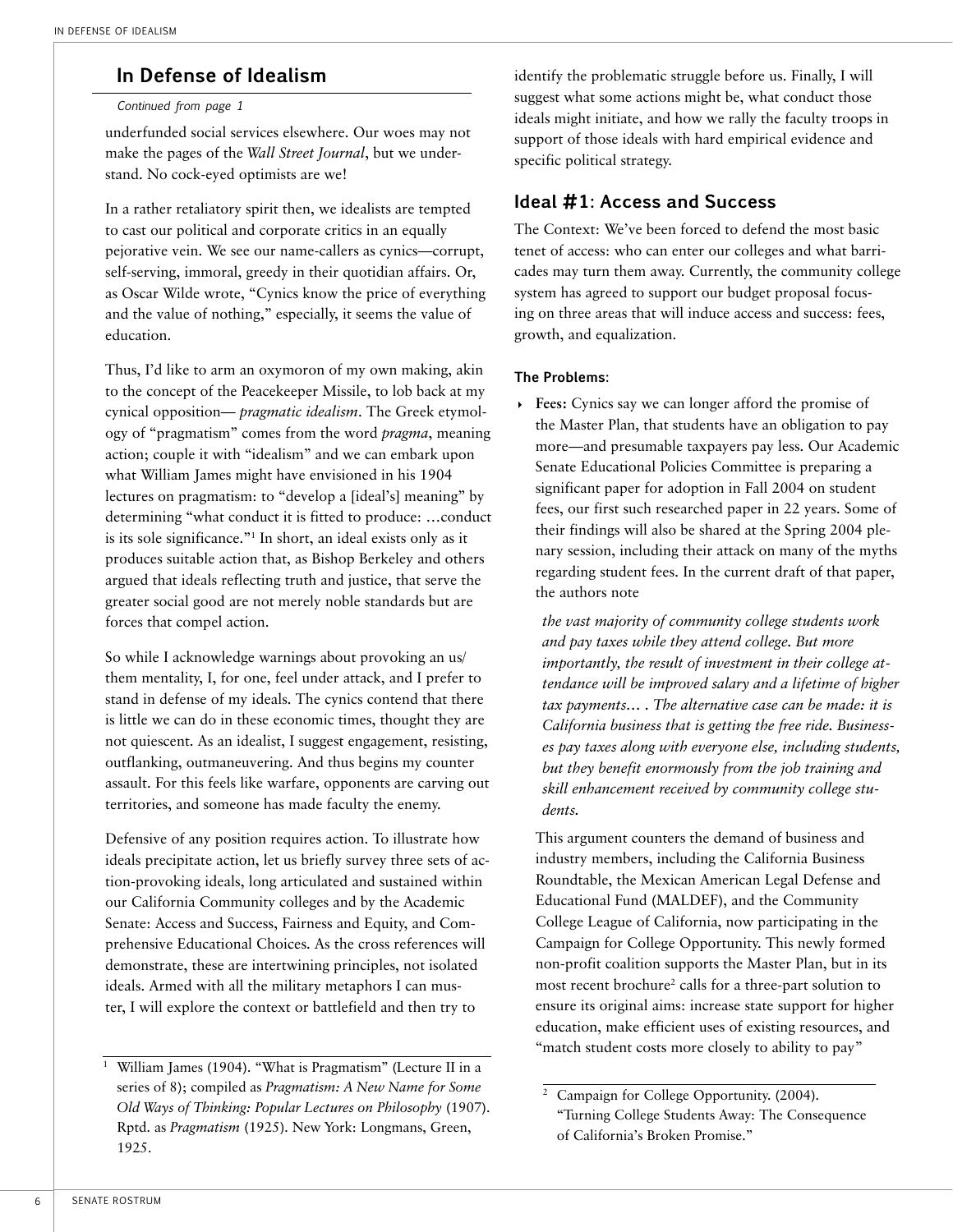(p. 6). This third component is a "deal-breaker" for industry participants who insist they will not do battle on behalf of the Master plan without students' willingness to assume more fiscal responsibility for their own education. Two such proposals have emerged since January.

- **1. General fees:** We all know that the proposed increase in student fees from \$18 to \$26 dollars has been erroneously pegged to the Pell grants. Faculty seem to have convinced the system as a whole to fight these presumptions. especially the "high-fee/high aid" and Pell-Grant myths. Consultation Council did the math: For example, for 2003-04, if fees were raised from \$18/unit to \$26/ unit as proposed, the most severely disadvantaged full-time students would receive only an additional \$112 in federal Pell aid. Assuming the Chancellor's Office estimate of approximately 135,000 such students is accurate, our California students would capture approximately \$15 million in additional federal grant money. However, the millions of other community college students who do not receive Pell grants would contribute their additional \$8/unit, or approximately \$65 million, to the general fund (with no guarantee any of those dollars would be returned to community colleges). It is an inordinate burden to place on the many to benefit the few, and a regressive tax to boot.
- **2. Differential fees:** Most baffling of all is the proposal for a return of the differential fee for holders of bachelors degrees. Unlike wine, this package hasn't gotten any better over time. Some core group in Sacramento seems unaware that degreed students most often return to community colleges because they have lost their livelihoods, or require retraining, or as with many affiliated health providers, must renew certification or acquire skills to retain their present employment.
- 4 **Growth:** We acknowledge the Governor's proposal to provide 3% growth to the community colleges. With it, however, we are expected to accomplish too much:
	- 1. attract and re-admit many of the 175,000 missing students;
	- 2. continue to offer higher education to new students in the Tidal Wave II population;
	- 3. provide for the 7,000 students redirected from UC or CSU;
	- 4. accommodate some of the additional 16,700 students CSU will be turning away;
	- 5. serve our continuing, traditional students;
	- 6. retain our students ready for CSU transfer who are being delayed or turned away;
- 7. accommodate students now enrolled or planning to enroll in California's private postsecondary institutes who will be unable to do so because of cuts to the Cal Grant program;
- 8. attract and enroll Californians—over 900,000 of them—who are without high school diplomas, a number many argue will only increase as a result of high school exit exams.

Given these demands, the system believes a growth target of 5% is not unreasonable.

4 **Equalization:** This principle is indivisible from the ideals of Equity and Fairness. Since our fall plenary session discussions, there has been growing will to address this lingering inequity, and some funding to ensure at least an initial volley. Throughout this spring, as the allocation for this purpose vacillates between \$25m to \$80m, and as the system continues to debate the merits of various equalization models, the Academic Senate will observe the ideals you have articulated over the years. Because allocation of this pot of money (whether as a one-time or on-going basis) may well be distributed on an FTES model, your Consultation Council Representatives have insisted that the funding must be accompanied by movement toward program-based standards, particularly fulltime/part-time faculty ratios.

#### **Call to Action:**

The Academic Senate will: continue to carry forth your perspectives expressed in decades' worth of resolutions; seek to establish written agreements among Consultation Council participants on the matter of equalization; offer testimony and provide legislators with necessary data; participate in further conversations across the state regarding equalization plans; work with the system to defeat the "Pell grant" myth; work with other faculty groups on strategies to pursue our shared ideals.

Local senates can: register students to vote; encourage students to share and publish local stories about student hardship in local newspapers, before TV cameras, and in legislative hearings; encourage petitions to be sent to local legislators; urge other groups with members on your campuses—affiliations of Transfer Center Directors, Admissions and Records Directors, EOPS directors—to issue statements and send letters to legislative and administrative groups (with copies to the Academic Senate, of course) to correct misstatements or misunderstandings they observe in print or in proposed legislation; make presentations to local civic groups to explain the promise of the Master Plan and the role of Community Colleges in California's post-secondary schema; research the local impact of fees—differential and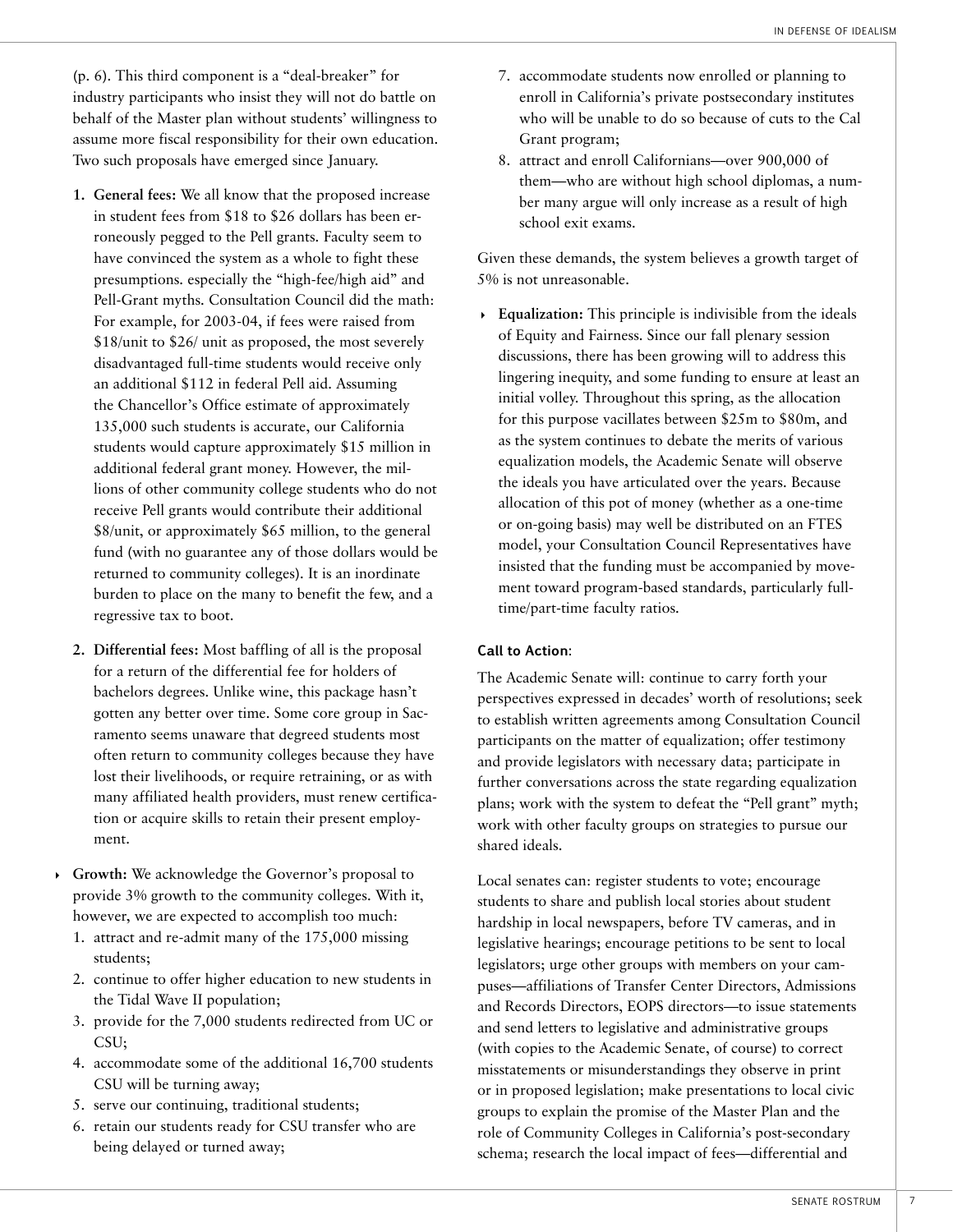other increases—on your students over time (e.g., what were the losses, when/if they returned, etc); research the impact differential fees may have upon employees of local industry, businesses, and health and safety providers; anticipate how the presumed loss of students as a result of differential fees will impact particular courses or programs.<sup>3</sup>

### **Ideal #2: Fairness and Equity**

#### **The Context:**

Cynics have publicly argued that in these economic times, institutions will have to make "hard choices," including who is "worthy" of being educated! This elitist remark seeks to divide our students into phalanxes of the "worthy" and "unworthy." We would be able to turn those comments aside were it not for the following very explicit maneuvers. Targeting fees and funding, our opponents may pay lip service to ensuring student equity, but their actions contradict their words.

#### **The Problems:**

- 4 **The Prop 98 Split:** Since the early 90s, we have been denied our constitutionally guaranteed 10.93% portion of Proposition 98 funds. We would be able to provide equitable distribution of funds to ensure that the poorest and those historically non-college-going populations were protected, if legislators didn't cynically play fast and loose with this voter-approved division. The bottom line, if they honored the law, we wouldn't have to worry about these matters:
	- 1. Increased fees, including differential fees (see Ideal #1 above).
	- 2. Sustained 03-04 cuts in matriculation funding—as we approach a year of increased demand for these services, demonstrably linked to student success.
	- 3. Continued loss of backfill for the health fees waived under BOG waivers. Ironically, as the need for BOG fee waivers increases, so does the loss of revenue to maintain campus health centers and their health education offerings. In some areas of California, where reductions in state or county social and health funding have decimated services, the campus health service is the last refuge for students to receive immunizations, TB and other health screenings. For some campus centers, the possibility of closure is very real.
- For example, a Vice-President of Instruction recently commented to a Consultation workgroup that in one distance-education accounting course, 80% of the students enrolled already held a bachelors degree.
- 4 **Eliminating Categorical Distinctions:** While we understand the Governor's interest in reducing the number of categorical programs community colleges must account for, we do not experience the plethora of categoricals that K-12 must control. The system opposes these shifts of categorical programs into general apportionment.
	- 1. Telecommunications and Technology Infrastructure Program (TTIP): The Governor's budget proposes allocation on an FTES basis rather than according to its current per college model. In fact, this particular categorical program, if it does not retain its current allocation model, will negate other principles espoused by this administration: economies of scale, regional and local control. De-categorizing these funds would work to the decided disadvantage of smaller, rural locales.
	- 2. Part-time Faculty Equity Package (for salaries, benefits, and office-hours): The system does not support this shift; even the CEO representative argued that such a shift would reward districts that have not acted in good faith to reach agreement with their faculty's bargaining unit, while penalizing districts that have. The current categorical state of these funds continues to be useful to all—especially, we hope, to the legislators who initiated them.
- 4 **Waiver of Fees**. As an inducement to those UC and CSU students to attend community colleges for their first two years, the Governor proposes to waive their community college fees, regardless of their financial need. "Worthiness" in this instance seems to be predicated upon collegereadiness, not economic need. Though idealists need to focus on the empirical evidence, it's hard for me not find this proposal morally repugnant and antithetical to the ideals of equity and fairness.

#### **Call to Action:**

The Academic Senate will: continue to lobby, provide information and advice as called upon; respond to other groups similarly challenged by proposed budgetary provisions (EOPS, Librarians, etc.).

Local senates can: research and publicize the health services provided; identify for all campus faculty the local benefits of TTIP funding; educate your legislative representatives in Sacramento on the loss your college might endure if TTIP funding is shifted—a suggestion particularly appropriate for more remote colleges where local voters strongly supported the recall of Gray Davis and the election of Arnold Schwarzenegger; educate students about the impact increased fees will have on them and encourage them to speak with others; work with the local bargaining unit representing part-time faculty to ensure their interests have been negotiated.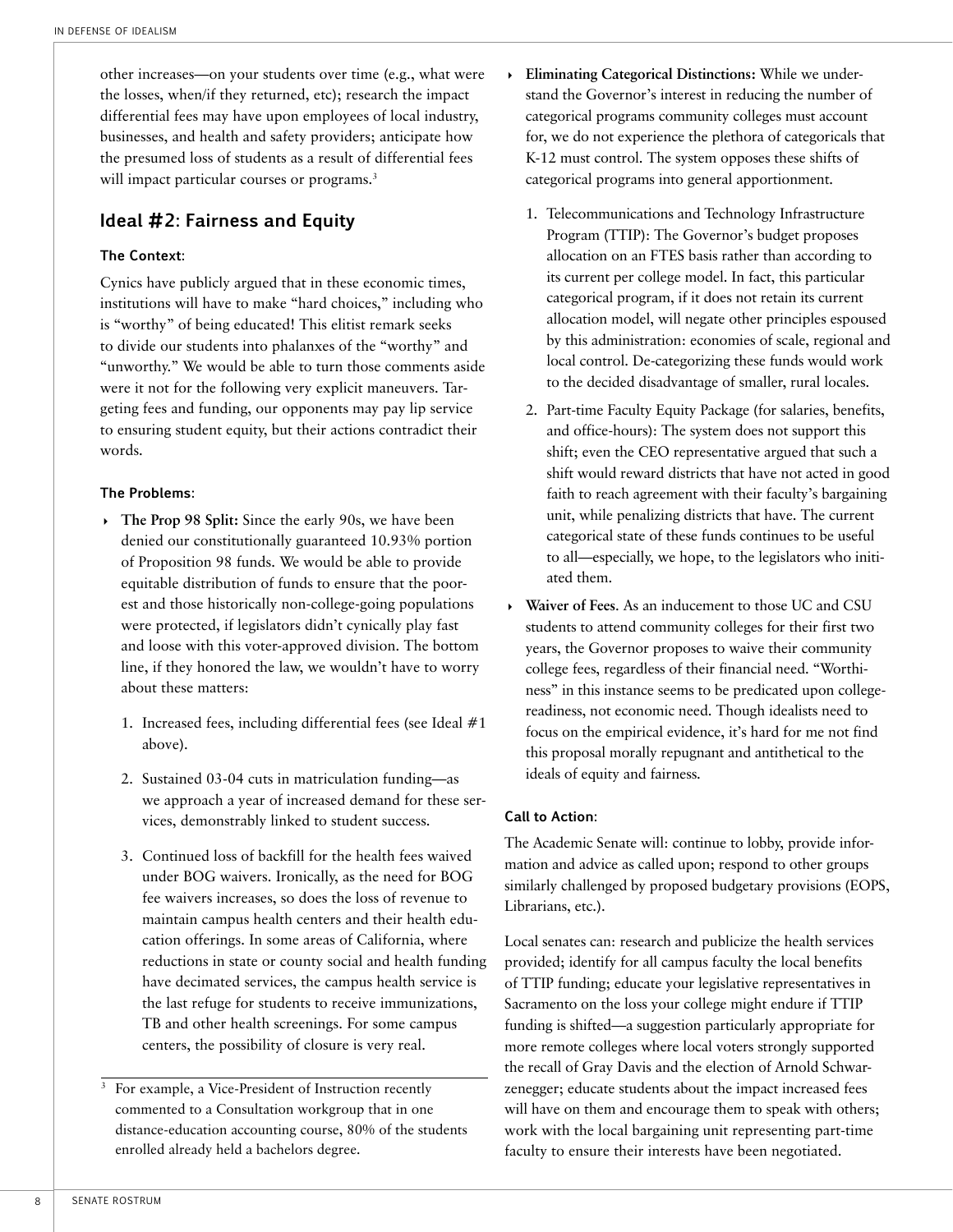#### **Ideal #3: Comprehensive Education and a Full Range of Educational Choices**

The Context: We aspire to provide and our students expect the best educational experience possible. Our multiple missions offer our students—new, continuing or returning—a wide variety of educational offerings, including the opportunity to discover new interests and to explore other career or personal objectives. Those latter options are under siege, however, assaulted by legislative and segmental proposals and, most regrettably, by the decimation of vocational programs viewed by cynics as "too costly." To paraphrase a line from a Delbert McClinton ballad, "we were reaching for a life-line and they threw us a noose."

- 4 Our advocacy for life-long learning is under explicit attack when the Department of Finance sets priorities for allocation of our funding.
- 4 Students' ability to change majors or take additional courses of personal interest that enrich their understanding and expand their cultural or civic awareness may be deeply curtailed if CSU establishes a 60-unit threshold AND ceiling for transfers into its system. This proposal, once described as a *minimum* for acceptance, seems soon to become the sole package: 60 units of coursework, including general education appropriate for the selected major, some lower division major preparation, and other coursework locally negotiated. No longer would coursework "unnecessary to the major" be accepted as part of the transfer package.
- The proposals for "redirection of students" remain beyond our predictive ability: will UC and CSU-eligible students turn our direction once refused by those systems? Will they come—or will they, as suggested at a recent Board of Governors meeting, see the promise of a fee-free community college education<sup>4</sup> offer as a "consolation" prize after working hard to meet UC/CSU eligibility? If they come, will they overwhelm our traditional students' ability to secure classes for themselves? Within the classroom, will they inspire or intimidate others? Will the redirected students' demands for transferable
- Note that this concept, appearing in the Governor's proposed January budget, has not yet been debated by the Legislators, but has aseemingly been adopted as policy by the University of California whose press releases tout the claim that fees will be waived at community colleges for freshmen students turned away from UC for Fall 2004. No one, however, seems to have asked our Community College system about this proposal! As noted above, it is patently unfair to our traditional students whose fees are waived only the basis of demonstrated need.

courses shift our pattern of course offerings? Will we need to reduce or add to the basic skills offerings? Will we be able to sustain our full complement of vocational and certificate offerings in the face of this new demand? While the UCs have begun to turn away new students, we are unlikely to know until fall how many of them amass before our portals.

4 Rhetoric in Sacramento acknowledges that (1) community colleges contribute significantly to economic growth and workforce preparation, and (2) we offer genuine opportunities for economic stability to the less academically prepared students. Unfortunately, legislation now in the hopper belies that. Our career ladders approach enables our students to pursue lateral and vertical goals; but current legislation would restrict the students to whom we offer chances. Federally, actions and words don't align either. President Bush' s affirmation of community colleges in the "Jobs for the 21st Century Program" would seem to deposit \$250 million; however, those funds would be taken from the Perkins programs and from the Workforce Investment Act (WIA)—both existing programs that serve low-income or displaced workers.

#### **Call to Action:**

The Academic Senate will: work with ICAS to strengthen intersegmental planning rather than unilateral actions; will work with CoFO partners to present a unified faculty voice on these issues; try to remain civil in the presence of idiocy. [Sorry—I just wanted to see if you were actually reading this far.]

Local senates can: educate state and local legislators regarding the need for increased rather than diminished funding if new jobs are to be created and a new workforce is to be fully employed; debate the strategies for accommodating new students while protecting our traditional base; support the full and continual training of counselors, articulation officers, and transfer center directors who must to cope with the ever-shifting landscape of transfer; initiate discussions with local CSU faculty to explain these impact proposed changes will have on students now in the trenches with us.

We pragmatic idealists must continue to articulate our ideals, according them influential weight and influence over our actions, and affirming the world that ought to be—and can be—rather than the constricted world the cynics would impose upon us. I have indicated my willingness to act on behalf of our stated ideal; over the coming weeks and months, I hope you will share with us, through your Area Representatives or other Executive Committee members, your own crusades.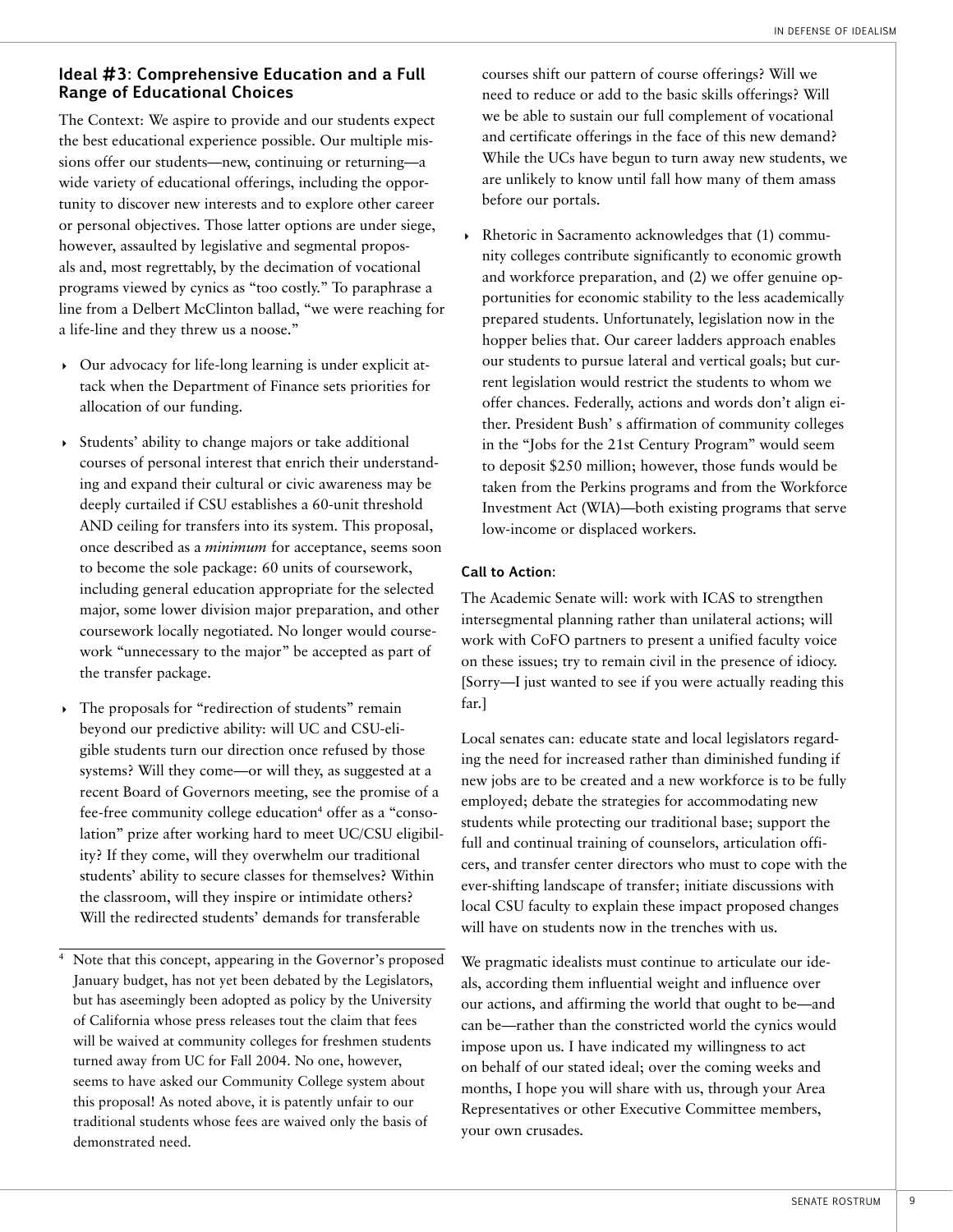

## Defining "Basic Skills" – How Hard Can it Be?

t the 2003 Fall Plenary Session, the<br>body passed a resolution calling for<br>Academic Senate to "develop definit body passed a resolution calling for the Academic Senate to "develop definitions for commonly used terms for designating course level, such as 'basic skills'…" On the surface, defining the term "basic skills" seems to be quite straightforward. Most people would agree that "basic skills" is the designation we give to math and English courses that prepare our students for college-level work. However, the usefulness of this definition depends on our agreement of the definition of "college-level work, " and we soon find that such agreement is elusive. We define this term variously. One possible definition of "college-level work" hinges on its degree applicability. The rigor for a course that is degree applicable is spelled out in Title 5 Regulation, and curriculum committees are expected to consider these criteria when designating a course as degree applicable. However, the assignment of degree applicability varies across the state, and a course that is applicable towards the AA/AS degree in one college may not be in another, even if the course content of the two courses is essentially the same.

Another definition of "college-level work" might be based on whether a course is accepted for transfer to a UC or CSU campus. Unfortunately (at least as far as a universal definition is concerned), transferability is an inconsistent thing. Articulation of courses operates on a campus-by-campus basis. Therefore, there are variations between community colleges as to what is transferable and what is not. In addition, there are differences between what the CSUs accept for transfer from what UCs or independent colleges and universities do.

To add another wrinkle to the discussion, throw in English as a Second Language (ESL) courses. First, there is the confusion as to whether or not ESL is included under the basic skills umbrella. Most would argue that ESL differs from basic skills in that it is developmental, i.e., ESL students are developing language skills that they have never been exposed to before. Basic skills courses are, in contrast, remedial,

#### *Mark Lieu by Mark Lieu, Chair of the Basic Skills Committee*

i.e. they offer students a chance to relearn skills that they have been exposed to before. But because both prepare students for "college-level" work, ESL and basic skills are usually uttered in the same breath, further muddying any possible distinction.

At some institutions, ESL courses are in a sequence leading to basic skills English courses. As a result, basic skills courses are filled with ESL learners, so are these developmental or remedial courses? Usually, these courses are non-degree applicable. However, at some institutions, using the Title 5 criteria for rigor, curriculum committees have granted degree applicability to some ESL courses. Furthermore, some colleges have even articulated their ESL courses with a four-year institution. Therefore, in some colleges, ESL courses are by several definitions "college-level work" even though similar courses precede basic skills courses at other colleges.

The conclusion we come to, then, is that defining "basic skills" is not very easy after all. In addition, related terms such as "college-level," "remedial," and "developmental" are similarly difficult to define precisely. Yet, a common understanding of such terms is essential for discussion of basic skills across the state. The Basic Skills Committee invites you to attend its breakout session at the 2004 Spring Plenary Session to further the discussion for developing a common definition for such terms.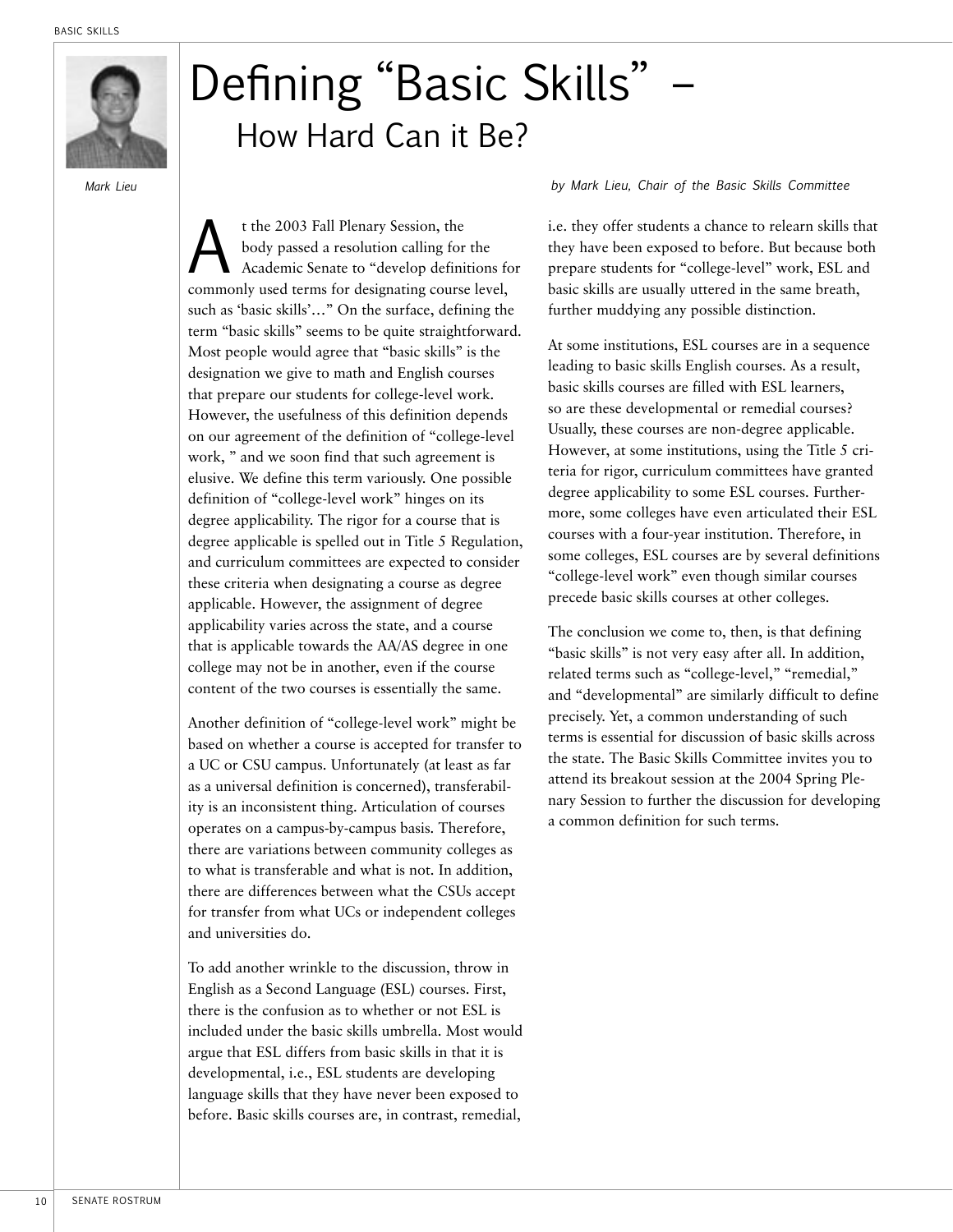# Honoring Excellence

arch and April each year is the time when<br>the Academic Senate honors excellence in<br>teaching and in diversity. In March, four the Academic Senate honors excellence in teaching and in diversity. In March, four faculty members are selected for the Hayward Award. Established in 1989, the Hayward Award, named in honor of the former Community College Chancellor Gerald Hayward, recognizes college faculty who demonstrate the highest level of commitment to their students, college and profession. Nominated by their peers and selected by representatives of the Senate, these faculty must demonstrate excellence to teaching and have a record of active participation on their campus. Four winners, one for each Senate area, are honored before the Board of Governors and receive a plaque and \$1,250 cash award. This year the Hayward Award Winners are: Area A, Rosalie Cuneo Amer, Professor of Library Sciences, Cosumnes River College; Area B, Gerald J. Perez, Napa Valley College, EOPS Coordinator; Area C, Kathleen Bimber, Professor of Child Development; Area D, James W. Baugh, Coastline College, Professor of Counseling. You can read more about them on our website.

In April, four faculty are selected for the Regina Stanback-Stroud Diversity Award. Established in 1998, the Stanback-Stroud Diversity Award recognizes four community college faculty members who have demonstrated a commitment to serving students of all ethnicities. This award was named for the past president of the Academic Senate, Regina Stanback-Stroud. In her many roles, Regina originated, advanced, and implemented many programs and policies that significantly increased the ability of the California community colleges to serve a diverse population of the state, especially through student equity and affirmative action in faculty hiring. The winning candidates must display a combination of seven criteria, including making a significant contribution to the creation of a campus environment friendly to students of diverse backgrounds and interest; implementing teaching strategies that have proven successful in serving historically underachieving students; demonstrating success in addressing diverse learning styles; and assisting students from underrepresented groups to encourage retention and success in classes as they move toward their goals. Four winners, one from each Senate area, are hon-

#### *by Julie Adams, Executive Director*

ored at the Spring Plenary Session in April and receive recognition and a cash award of \$500. This year the Regina Stanback-Stroud Diversity Award winners are: Area A, Janet Koenen, Lake Tahoe, Professor of English; Area B, Pablo Gonzales, Los Medanos College, Professor of English; Area C, Henry Ealy, Los Angeles City College, Professor of American Cultures; and Area D, Gayle Noble, Coastline College, Professor of Education. You can read more about these winners as well on the Senate website.

Please join us in congratulating our colleagues for winning these prestigious awards!

In September, the Senate will again send local senate presidents an announcement for these awards with the application for nomination. This information is also currently posted on the Senate website. Next year, we encourage all local senates to nominate faculty for these distinguished awards.

In the fall we will also seek nominations for our Exemplary Program award. Established by the Board of Governors in 1991, this award recognizes outstanding community college programs. Two California Community College programs are recognized before the Board of Governors in January; each receives a plaque and check for \$1,250; four other programs receive honorable mention at that time. This year's winners from Santa Ana College (Center for Teacher Education) and Santa Barbara City College (Gateway to Success Program), as well as representatives of programs in the Honorable Mention Category (Los Angeles City College Pi Shop, Reedley College's Student Athlete Retention Program and Sierra College Writing Center),

will share information about the successes of their programs in breakouts at our Spring 2004 Plenary Session.

We urge you to learn from them—and to give serious consideration to individuals and programs on your campus worthy of such statewide recognition.



*Hayward award winners are being honored at the Board of Governor's meeting in Sacramento*

*Julie Adams*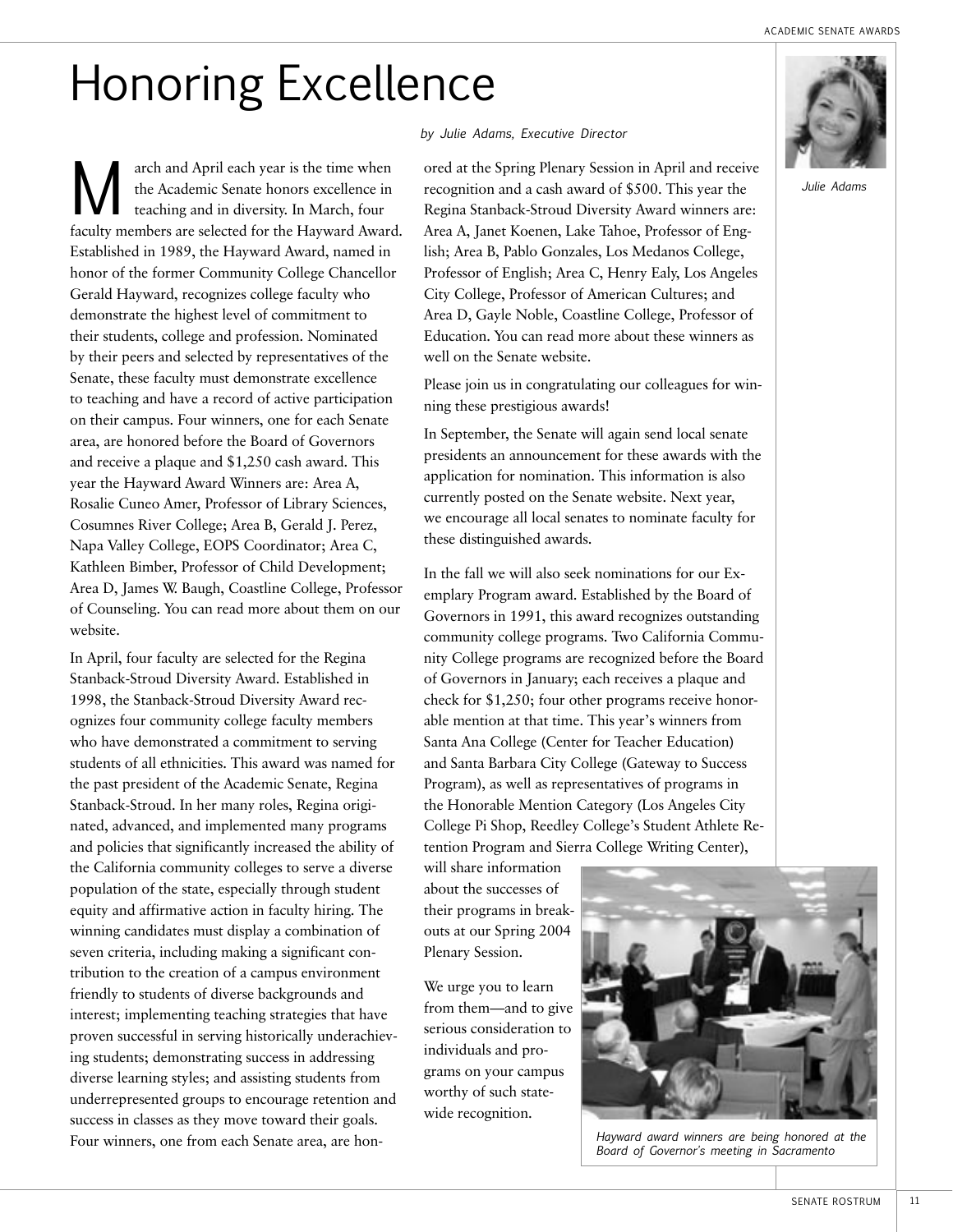

*Greg Gilbert*

# Less is Not Always More

*by Greg Gilbert, Chair, Research Committee*

*"Teaching is not a lost art, but the regard for it is a lost tradition."* Jacques Barzun

here is a general and intuitive dislike<br>for compressed courses among many<br>instructors— the more compressed, t<br>more in the wrong. Compress my course, and for compressed courses among many instructors— the more compressed, the more in the wrong. Compress my course, and you eliminate content that is important to my students. Compress my course, and you rob students of important time for reflection and incubation. Compress my course, and you demean the ideal, in the words of A. Bartlett Giamatti, that "teaching is an instinctual art, mindful of potential, craving of realization, a pausing, seamless process." But the world is in a rush, we are told, and besides, our colleges need the revenue.

At the Academic Senate's 2002 Spring Plenary, two resolutions were passed that state succinctly the apprehension expressed within the field concerning abbreviated time frames.

#### **9.05R | 2002 Spring Resolution Opposing Abbreviated Time Frames For Speech Communication Classes**

*Urge community colleges to refrain from offering speech communication classes of three or more semester units in time segments of fewer than six weeks, except with the consent of the local speech communication faculty and academic senate.*

**9.06R | 2002 Spring Quality of Instruction** *Urge community colleges to refrain from offering any courses of three or more semester units in any alternative delivery time frames other than full-term except with the consent of the tenured discipline faculty and the curriculum committee.*

Throughout California, community colleges are offering an increasing array of courses in abbreviated time frames, and the question must be asked, to what end? Are there significant tradeoffs of content, rigor, and service to students between traditional and compressed course offerings? While there exists no single answer that encompasses all such courses, there are

core questions and principles that pertain to their design and delivery. There exists also a concern as to how well research on abbreviated time frames addresses legitimate concerns expressed by educators.

A review of hundreds of ERIC files and a range of studies obtained through a query on the RP Group's listserv suggests that abbreviated courses result in student satisfaction, low attrition, and good grades. However, a closer examination reveals that a preponderance of the research does not adequately control for differences in subject areas, student preparation, or rigor (content and standards). In addition, while many studies refer to "abbreviated" 16-week courses in their research, our concern here is with courses that are substantially abbreviated, six-to-eight weeks, or less. Overall, when examining the research, one sees very little in the way of study objectives, methodology, research design, and pre- or post-test methodology. Completion rates and grade distributions are mentioned in some instances, but terms are not always defined well. The overriding issue, then, is until adequate research has been obtained, various questions and principles should be preparatory to the implementation of abbreviated time frames.

Certainly, examples of best practices exist within the milieu of abbreviated courses, but if local senates are to make informed decisions, they must have the necessary research available to them, generated locally and from within the field. To be useful, research on abbreviated time frames and traditional formats must be held to the same standards of excellence. A review of several years of attrition rates, grade distributions, and course syllabi content can assist local faculty as they determine the practicability of offering a course in an abbreviated form. To the extent that programs and departments can agree upon common course objectives and assessments and are prepared to collect data over time, the greater the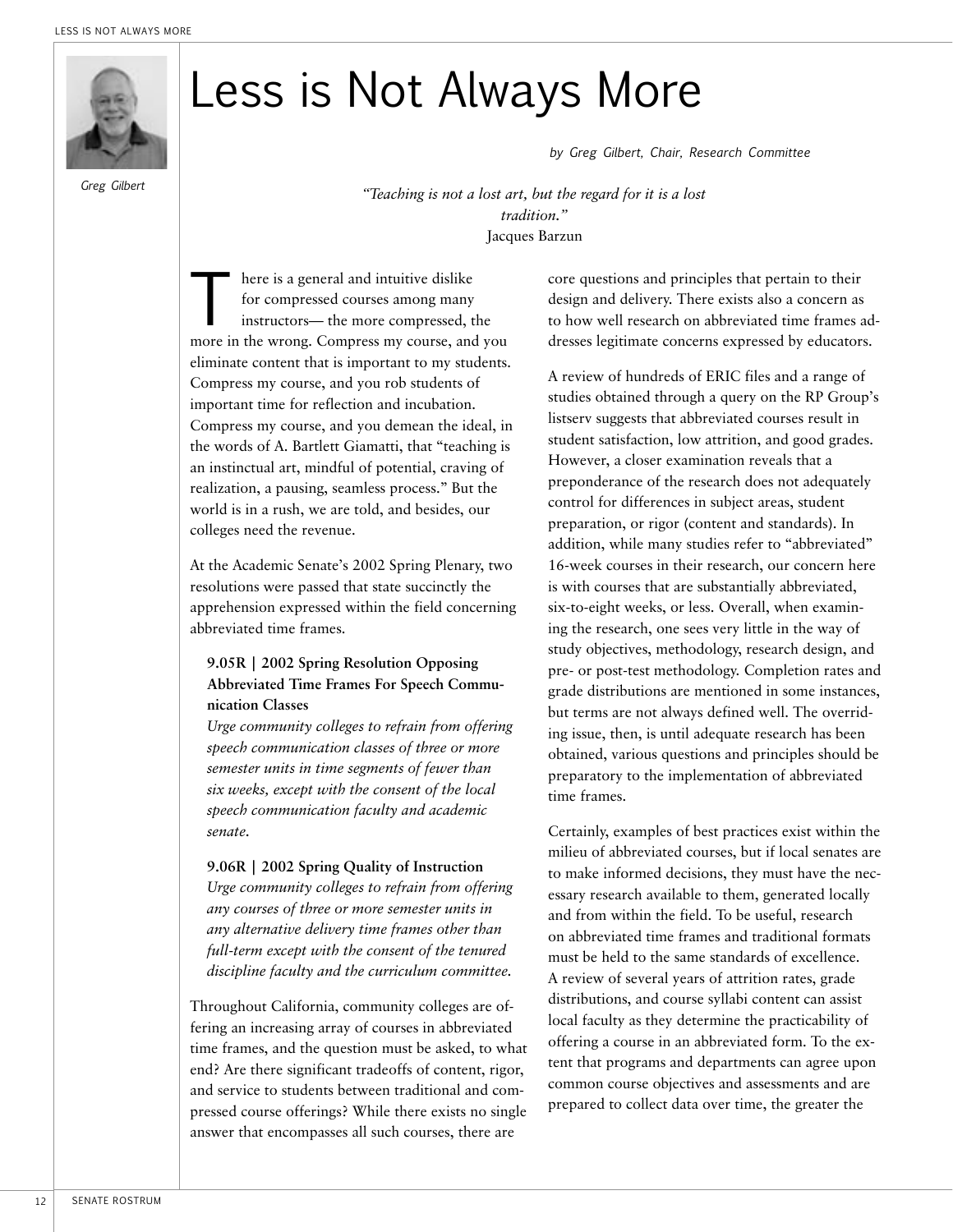opportunity they will have of designing and tracking well conceived classes.

The Community College system in California provides education on demand to a diverse population. When a course is offered in an abbreviated time frame, it is reasonable to consider who this decision privileges and who it excludes. The further we get from a "standardized" Stepford student, the greater the need to apply specific local research to decisions concerning course design and delivery; a homogeneous population of highly motivated and privileged students will not respond in the same manner as a diverse lower division population such as we serve. Open access translates to less selectivity, which confers upon local senates a demand that they be highly selective in considering the application of abbreviated time frames.

Local faculty, senates, curriculum committees, and administration should weigh these four questions regarding the use of abbreviated time frames:

- 1. Will the course content and/or assessments, as designated on the course approval form, likely be reduced by an alternative delivery format?
- 2. Is student attrition likely to be significantly higher than for the same course taught in a traditional format?
- 3. For students who complete a course, is performance, as measured by passing grades, likely to be lower than in a traditional format?
- 4. If the answer to question  $(1)$ ,  $(2)$ , or  $(3)$ is yes, what specific prerequisite and/or course modifications and faculty standards of learning and assessment will we implement and track in an effort to maintain course rigor, avoid increases in course and institutional attrition rates and/or declines in student grade distributions? Finally, how might these changes affect articulation agreements?

While issues of "revenue" and "expediency" may be used by some as the impetus for offering compressed courses, neither of these terms supersede the requirement for quality and accountability that is central to

current standards of accreditation within our profession. Funding based on FTES encourages an emphasis on access and affordability (compressed and online courses, and seminars for credit), and in the end, this can have the effect of precluding semester length and traditional approaches that may offer better components of rigor and instruction. Considered in the extreme, an MBA could be obtained in about three weeks given an adequate supply of catheters and caffeine, but you would not want a graduate of that program to keep your books.

In the final analysis, the core principles of consistent, high quality and accessible education remain, as they always have, a matter of primary importance for our local senates—the subject matter authorities. The design and implementation of abbreviated time frames must do much more than accede to a demand for expedience and revenue; such courses must rise to the level of our traditional offerings. The "instinctual art" of teaching does still matter, if mostly in retrospect, to those whose educations were not compressed or set at a distance by hastily conceived course designs.

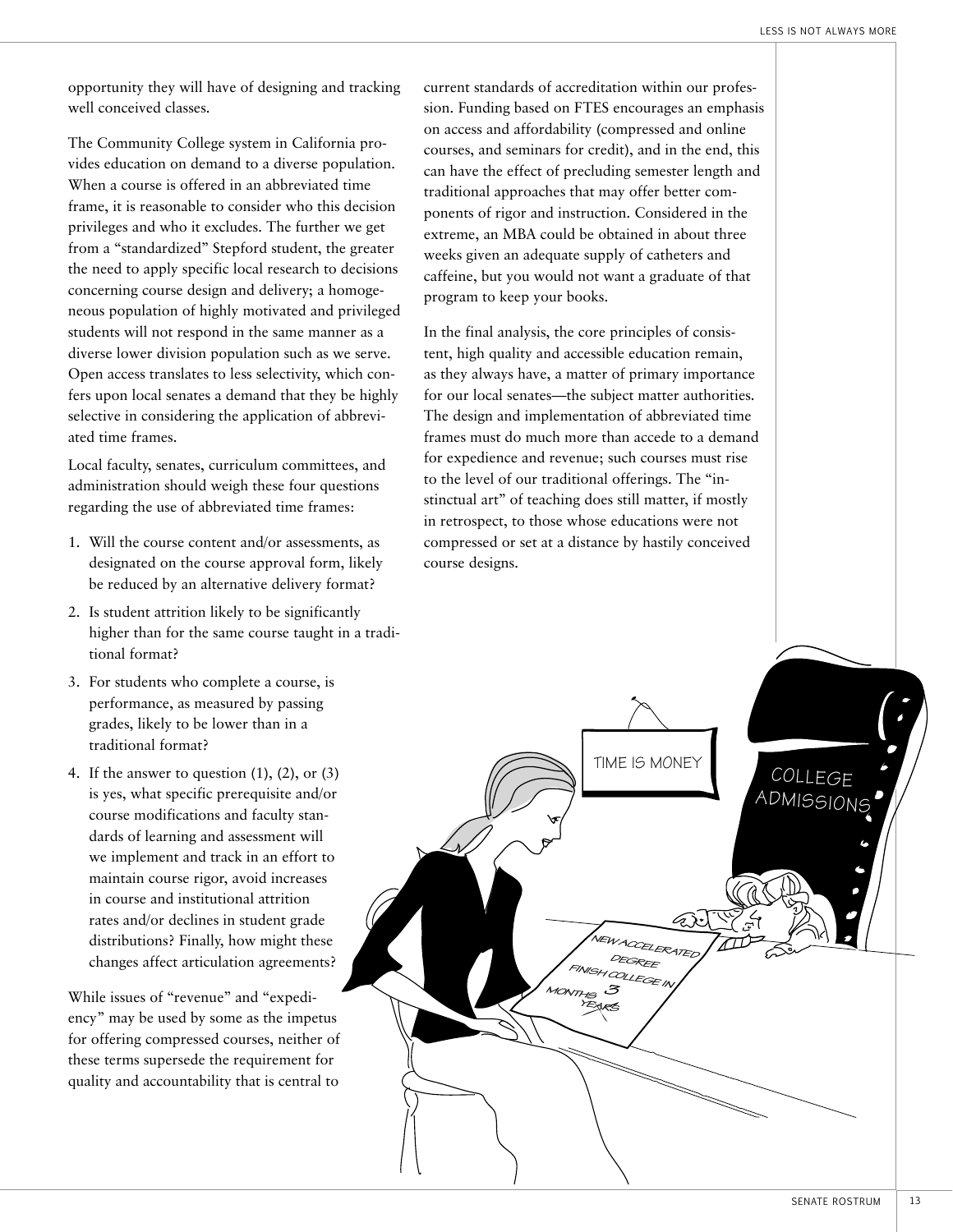## A Funny Thing Happened on the Way to Session

very time I visit the hallowed halls of the<br>San Francisco Westin, I take a minute or t<br>to sit in "my" chair. It is not a completely<br>comfortable chair, nor is it especially beautiful, by San Francisco Westin, I take a minute or two to sit in "my" chair. It is not a completely comfortable chair, nor is it especially beautiful, but I think of it as "my" chair because that is where I spent a lot of time during the first plenary session I attended. I sat there to get myself oriented – I hate reading maps on street corners or in corridors, so I would refer to the session schedule while ensconced in "my" chair. I sat there to catch my breath between breakouts. I sat there to read material that I had had no idea even existed. I sat there to people watch. I sat there to drink coffee between meetings instead of standing around, with no one to talk to.

My first time at session was very frightening for me. Most people who know me do not realize just how shy I am in new situations. I am always on the margins at parties and gatherings where I don't know anyone. If I only know one person, I will heel just like a well-trained puppy. If I don't know anyone, I'd rather just not go. My metamorphosis into a political animal (all right, maybe just a political kitten) has been long and tortuous. I have forced myself all of my life into many strange and scary situations in order to grow. I have lived on three continents and did the Eurail trip at 21 all by myself. Many times I was uneasy and lonely, but in the end I had a wonderful time. So what happened at my very first session? I sat around the edges, tried to keep my mouth shut, was a little lonely, sat in my chair, and had a wonderful time!

I attended session all by myself because somehow I had ended up as the Academic Senate President of Mt. San Jacinto College. I had only just received approval of tenure (not yet by the board, though), but I had been on the senate for three years and thought I knew what was involved. The trip to session was almost a by-the-way sort of decision; I had heard of it in passing but did not really know what it was. The past president recommended that someone go, and since I was a newly minted local academic senate president, I figured it was my duty and responsibility

*by Yula Flournoy, Executive Committee Member*

to do so. I was to learn that it was both a duty and a responsibility—and a whole universe more.

The first person to approach me in my chair at that first session was Mark Snowhite. He teaches at Crafton Hills, which abuts my district. I had heard of him from our past president, but of course did not plan to approach him myself. He was so warm and welcoming. I can't begin to tell you what that meant to me. After that, I started meeting more people, sitting next to them during the breakouts, but most importantly during the meals. Since I was alone, I had to find someplace to sit. I couldn't tag along with Mark because he was on the Executive Committee, so I somehow found places at each meal. I met so many wonderful people who were so interesting! Sometimes I think the meals are the best part of session. Well, my hips do, at least!

The breakout sessions, however, are what I consider the most awesome aspect of session. I was truly amazed by the number of well-informed and motivated faculty we have here in California. Sometimes the most informative breakouts are the ones where the audience knows more than the presenter. We need to realize we are all resources, whether we know it or not, and going to session helps spread those resources around. Before going to session, I had not a clue about how much we all have in common. I didn't know there were other people out there just like me with the same issues and questions, the same problems with administrators and students, even the same problems with some of our colleagues. Sharing our experiences, solutions, and maybe just our commiseration was so motivating. I cannot conceive of how I would have acted as president without having had the experience. I learned so much just from attending one session.

The most empowering part of session was still to come, though. On Saturday, we voted on resolutions. How cool!! I had my own delegate's badge and a sense of emancipation. I didn't have the nerve to approach the pro or con mikes, but I listened and thought and listened and thought as much as I possi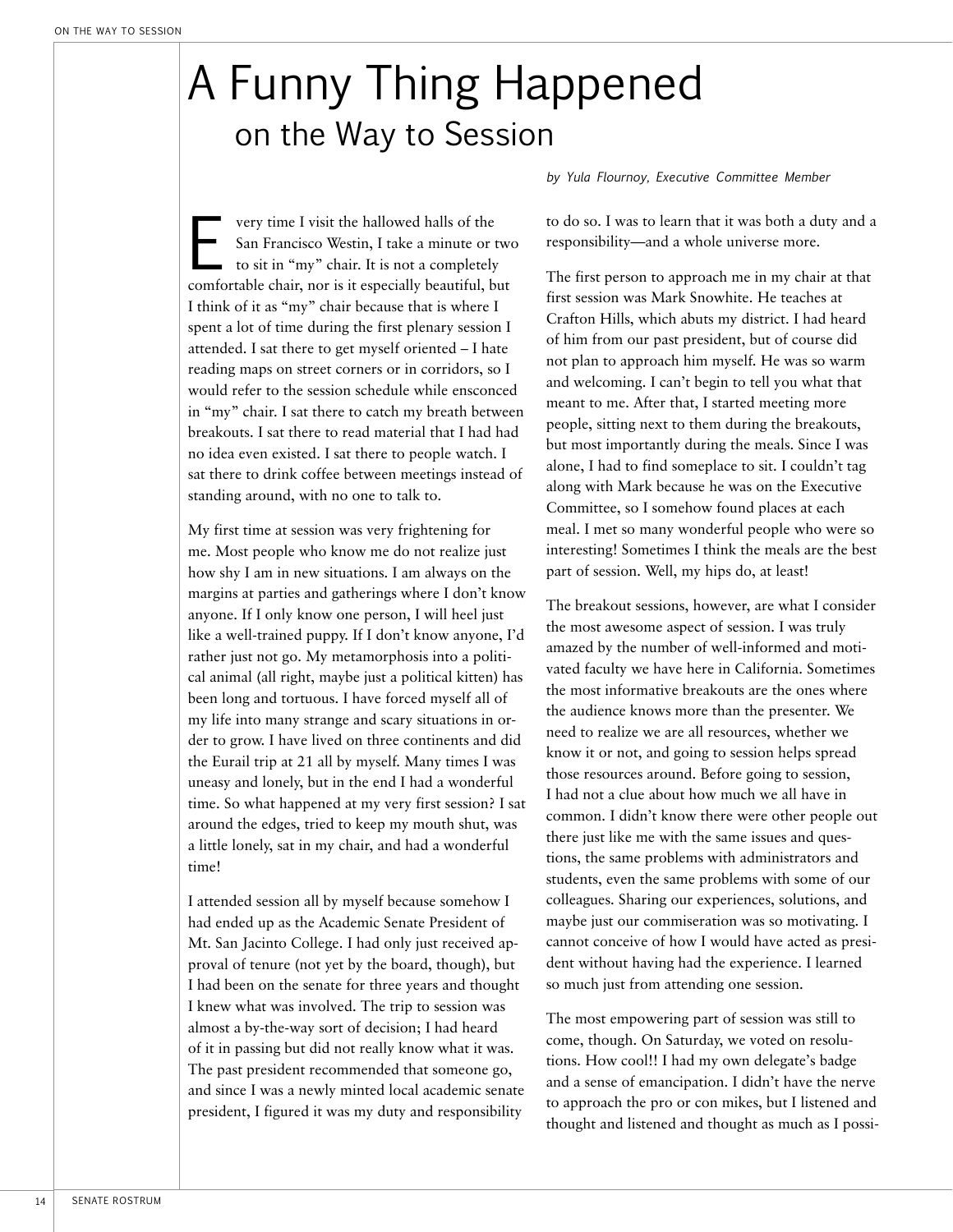bly could. What stood out the most for me was that we all care about our students with such passion and very little selfishness. Here was a group of people who have a calling, not a job. Above all, we come together. We may not always agree, but we support each other to the end. I was and am very proud to be a part of this.

Since my first session, I have attended both on my own and with a group of colleagues from my college. I don't know which I prefer. On my own, I was forced to interact with people from all over the state and from different disciplines. With colleagues, I usually spent most of my time with them, which is good to strengthen local bonds, but also a bit isolating. Perhaps attending with a group but forcing ourselves to go out and mingle is a good compromise.

I haven't missed a session since, am still learning, and discovering that I have so much yet to learn. There truly is strength in numbers, and attending session is, in my opinion, the one thing a new local academic senate officer cannot afford to neglect. After returning home, I felt so much more a part of a group of smart, caring people and not just a lone, struggling drudge. Since that first session, I have served on the Resolutions Committee, the Curriculum Committee, the Basic Skills Committee, and now on the Executive Committee as one of the South Representatives. I can't believe how far I've come. The next time I faced down an administrator, I wasn't alone: I had all of you behind me, cheering me on. It all happened because I wasn't afraid to try something new.

A funny thing happened to me on the way to session. Instead of attending yet another meaningless set of meetings, I grew as a faculty member, as a local senate officer, and as a person. I met so many new and interesting people that I cannot even begin to name them. I learned how important a faculty role in governance is and how to go about ensuring its health. I also learned what a great resource we have in the State Academic Senate. From the Executive Committee to the Committees to the Executive Director to the support staff to the local senate members, we have so much to be thankful for. If you have never attended session, you are missing out on a wealth of knowledge and camaraderie. Come with friends or come alone, just be sure to attend! (But don't sit in my chair!)

## **President's Message**

*Continued from page 2*

federal vocational training funds all pose threats to our students' educational aspirations.

Thus, I'm back with still more exhortations. For those of you seeking action as an antidote to your frustrations or fears, we urge your continued engagement—first by reading the articles we provide herein. Many of these essays provide suggestions—to individuals and to local senates—on how to act upon such espoused principles as classroom integrity, student equity and diversity, and accessibility of services to all students. Included are also reminders of how we enact our delegated authority—by considering (and reconsidering) graduation requirements and disciplines lists. Of course, don't miss the article urging your participation at our Spring Plenary session in San Francisco, April 15-17. Finally, we hope that the article on leadership (the first in a series) will inspire you to consider statewide service to further principles you believe worth of defense.

For those of you still recovering from the tasks you've undertaken as a result of my earlier exhortations, take heart in the list of actions your Academic Senate has assumed on your behalf and in response to your resolutions and requests. As you also see in this *Rostrum*, we continue to provide you essential information, whether it is contained in an article on full-time faculty obligation numbers; or in forthcoming papers on faculty chairs and accreditation; or in plenary sessions breakouts on counseling for athletes and vocational students, and student fees; or through our public recognition of exemplary programs and unrivalled teaching. Read, listen, and be assured that we continue to work, even when you are unable to be at our side.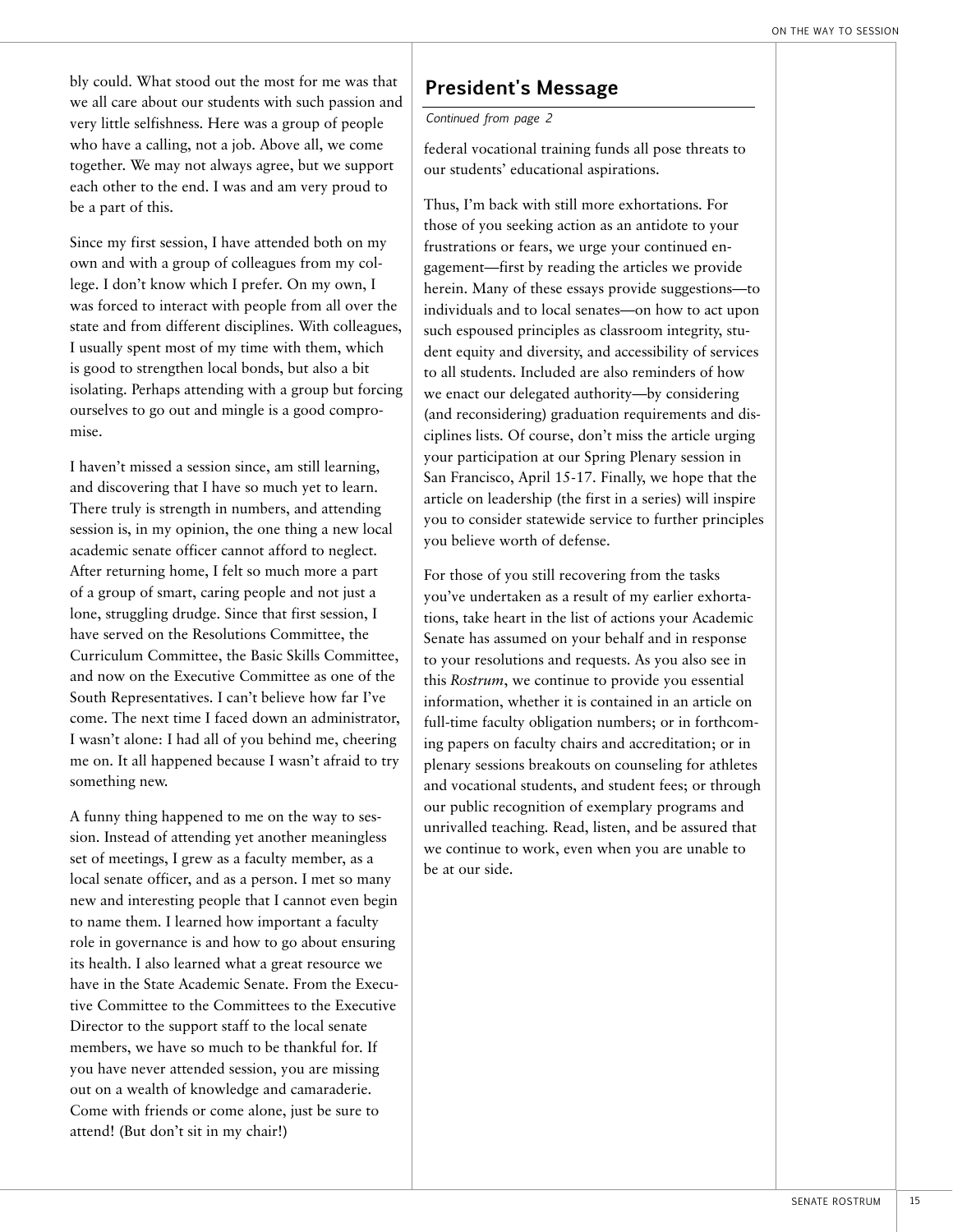## **75/25—the Faculty Obligation**

#### *continued from page 3*

So the full-time faculty obligation was introduced by the Chancellor's Office and approved by the Board of Governors as a mechanism to partially comply with the 75% goal. Although it did not generally succeed in ensuring attainment of the 75% goal, it did establish an annual minimum number of full-time faculty that each district was required to hire. Unfortunately many districts immediately interpreted this number as a maximum—a ceiling rather than a floor – although the original Education Code language clearly stated "at least." The mechanism also provided for a reduction in apportionment dollars for each required position that a district failed to hire. The current level of this apportionment reduction is approximately \$55,000 for each position left vacant beneath the obligation number; that number is based on the statewide average faculty salary and benefits less the statewide average part-time faculty replacement cost.

Over the years since the original calculation in 1989, as districts received additional apportionment revenue, this faculty obligation number was raised whenever the Board of Governors certified that certain growth and cost of living funds had been provided. Unfortunately though, it turned out that it was possible for districts to comply with this increasing numerical requirement for full-time faculty without ever attaining the 75% goal. Some districts did exactly this, resulting in percentages as low as, for example, Mt. San Jacinto's 43.8% in the Chancellor's Office final report for Fall 2000 (43.5% in Fall 2001) or Copper Mountain's 44.7% in 2000 (47.7% in 2001). Other districts honored the intent of the legislation by reaching 2000 percentages such as 76.3% at Rio Hondo and 75.5% at Los Angeles, the largest district in the state, or Yosemite's 2001 percentage of 77.3%.

It is interesting to note that there is a one year delay factor whereby a district receives the money in one fiscal year and is required to hire the faculty by the following fall term, in the next fiscal year. A legitimate question for districts with persistent low percentages might be where are they choosing to spend the apportionment dollars that they have already received.

#### **More Recent Activity**

Specific numbers are sent to each district in the form of a budget memo from the Chancellor's Office, with preliminary figures supplied a year in advance (in October/November) and final figures provided the following summer or early fall.

Memos for the Fall 2003 requirement (and previous years) are available on the Chancellor's Office website at:

http://www.cccco.edu/divisions/cffp/fiscal/standards/full\_time\_ faculty obligation.htm<sup>1</sup>

Annual final reports can also be found there.

In Summer 2002 the Board of Governors originally certified an increase in the faculty obligation number to take effect in Fall 2003. Subsequently in November 2002, when Governor Davis was about to enact mid-year cuts, the Board of Governors took two unprecedented actions regarding the existing compliance mechanism:

- 1. fifty percent of the planned increase in the faculty obligation number was waived permanently for all districts.
- 2. a mechanism was put in place that allowed districts to request a deferral of the remaining 50% of the originally planned increase. The local board of trustees had to notice and approve this request, as attested to by a sign-off from representatives of bargaining units, academic senates, and students. The request then had to be approved by the Board of Governors.

The Board of Governors approved deferral requests from four separate groups of districts. Those approved in May, July and September 2003 included an action item with text that read "defer for one year." But for the group of districts approved in January 2004, the language of the agenda action item asked the Board only to "defer the incremental increase". This language is particularly curious since, at this point, four months after the obligation should have been met, such districts no longer had the option to hire and were really only requesting that the non-compliance penalty not be applied to them. This observation was made at the Board of Governors meeting by faculty Board Member Carolyn Russell.

There remains currently disagreement among members of Consultation Council, the Chancellor's Office, and members of the Board of Governors regarding the duration of this deferral. Faculty groups interpret the language to provide for a one-year deferral, meaning that the Fall 2003 faculty obligation number would increase in Fall 2004 by the number of positions deferred (resulting in reinstatement of the original Fall 2003 requirement prior to deferral). Some administrative groups interpret the language to mean that the original Fall 2003 requirement would not be reinstated until growth and COLA funds were provided. These funds have not been provided in 2003-04. So under the administrators' interpretation, the Fall 2004 requirement would remain the same as the

<sup>&</sup>lt;sup>1</sup> Specific details of how the faculty obligation numbers were calculated for your district are probably best obtained from the appropriate Chancellor's Office staff person, Patricia Laurent at (916) 327-6225 or plaurent@cccco.edu.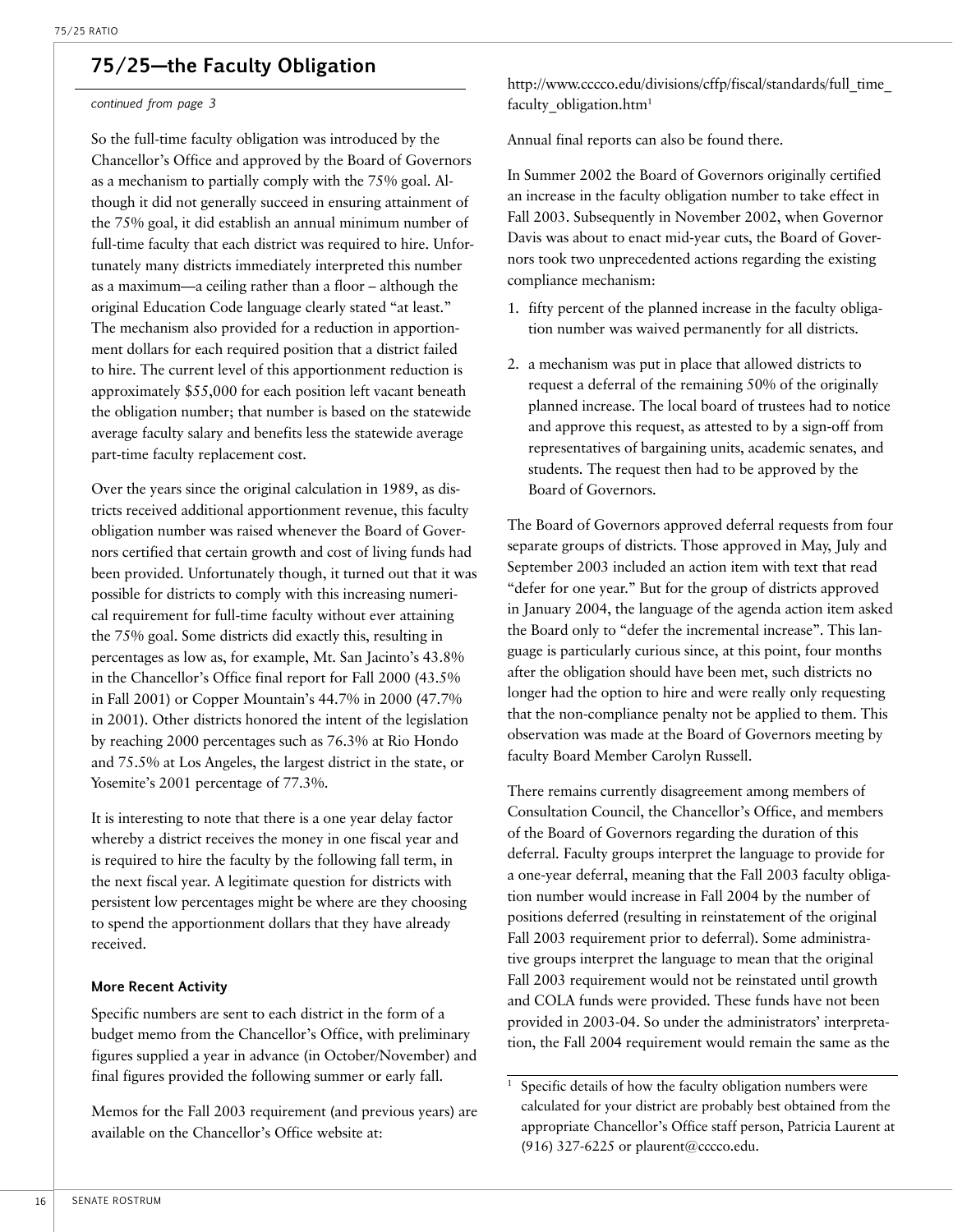Fall 2003 requirement. This issue is still to be resolved, but is scheduled for additional discussion this spring.

In a recent survey I undertook of the local senate presidents at colleges included in deferral requests, every respondent stated that the local senate believed, at the time their faculty participated in the request process, that the deferral was only for one year. Many responses included vigorous language of the nature that "the one year limitation was the only reason that we agreed."

#### **Another Approach**

In September 2003 the Board took a different but related action regarding the full-time faculty percentage. Earlier, in Fall 2002, the Academic Senate for California Community Colleges adopted this resolution:

Resolved, That the Academic Senate work with the Chancellor's Office and the Board of Governors to revise the implementation guidelines for attainment of the 75/25fulltime/part-time faculty ratio such that progress toward the attainment of 75/25 is required in good economic times, and a minimum maintenance of the current ratio is expected in difficult economic times. (5.02 F02)

The Board had already expressed concern over historical lack of progress towards the 75% goal, and the annual public disagreements over increases in the faculty obligation number.

A Consultation Council Task Force was formed and the Board approved its recommendations for a change in the Title 5 Regulations to add a third compliance mechanism (the first two mechanisms were to achieve 75% or to comply with the full-time faculty obligation number).

Title 5, Section 51025 was revised to insert an option that actually examines the effect of change on the full-time faculty percentage, rather than simply relying on the full-time faculty obligation number.

If the Board of Governors determines pursuant to subsection (a) that adequate funds have not been provided to implement paragraph (1), the district's base full-time faculty obligation shall be unchanged. However, for the fall term of the succeeding fiscal year the district may choose, in lieu of maintaining its base obligation, to maintain, at a minimum, the full-time faculty percentage attained in the prior fall term.

This modification was intended to be the long-term solution to the problem by preventing backsliding in difficult economic times, and is in place for the Fall 2004 requirement. If a district selects this option it is not permitted to let its full-time

faculty percentage decrease (in practice this means that if full-time faculty numbers are reduced then part-time faculty numbers must also be reduced). Interestingly, in terms of the above discussion about the length of deferrals, if a district selects this option, then the deferral does indeed continue until growth and COLA funds are restored. However, at the point that those funds are restored, the district's original faculty obligation number is reinstated (unless they satisfy the first compliance mechanism by achieving 75%).

 The Section 51025 language also introduced a new mechanism for providing separate funds (other than the ill-fated program improvement funds) that would be specifically targeted to increase the full-time faculty percentage:

If the Board of Governors determines pursuant to subsection (a) that additional funds have been provided for the purpose of increasing the full-time faculty percentage, the district's base full-time faculty obligation shall be further increased for the fall term of the succeeding fiscal year by the quotient of the applicable funds divided by the statewide average replacement costs for the current fiscal year.

This would allow a specific budget change proposal with a line item intended to deliberately increase the full-time faculty percentage. It was hoped that the possibility of these funds, and the third compliance option, would avoid the unfortunate tendency to ignore the need for progress towards the 75% goal in good times and to plead that it's not possible in bad times. Whether this improvement actually occurs remains to be seen.

In a somewhat related 2004-05 budget conversation, the Academic Senate currently advocates that the discussion surrounding the use of equalization funds based on a headcount or FTES measure must include a quality component involving progress on several system standards. One of the most obvious existing quality standards is the full-time faculty percentage.

There are other forces that would like to see quality standards such as the 75% goal (and even the 50% law) disappear completely. Perhaps the equalization debate, combined with the new Title 5 language will finally enable the system to attain its twenty-five year old goal of a 75% full-time faculty percentage. We're certainly not there yet, and I'm not holding my breath.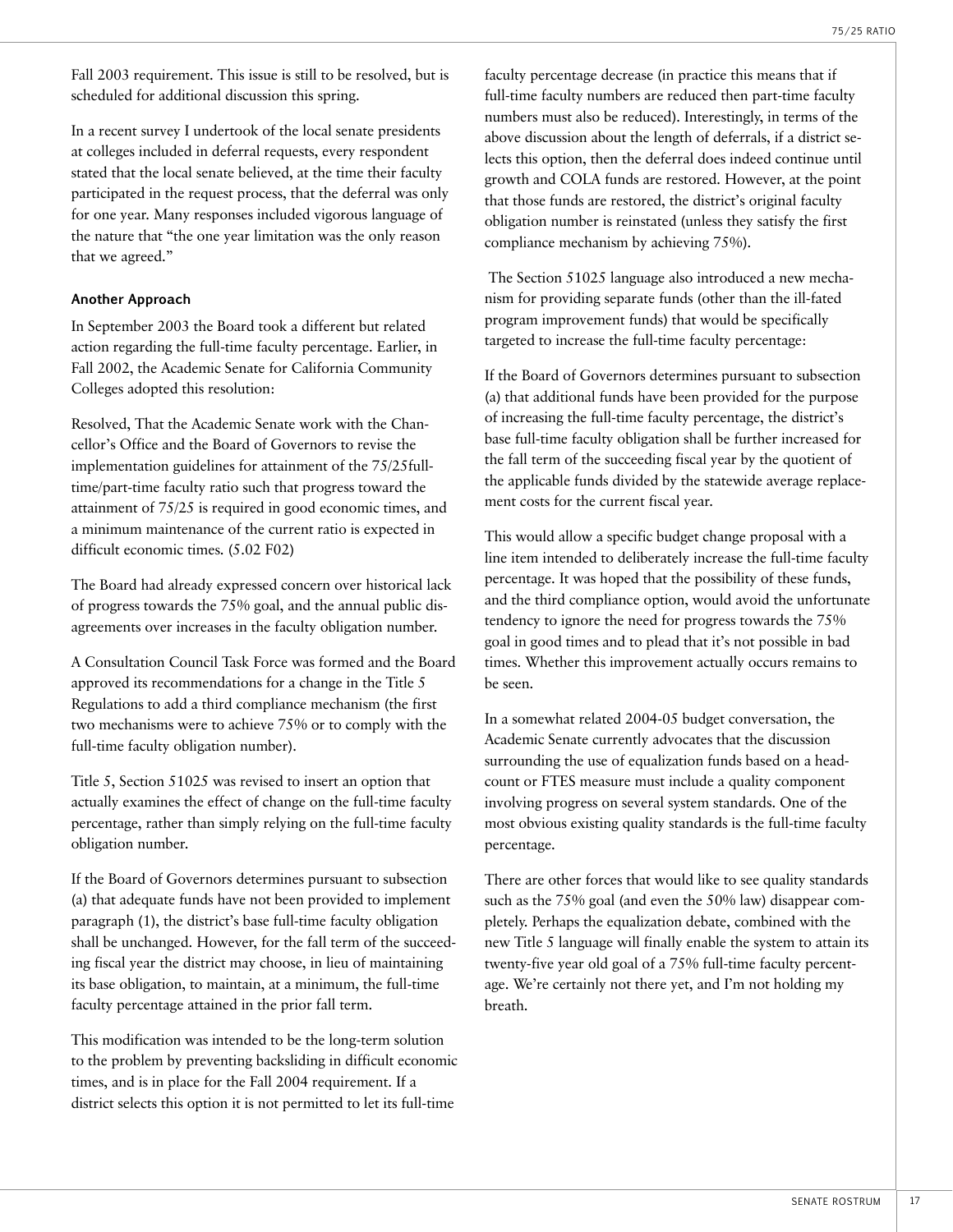

# Conversations about Leadership

*Gary Morgan*

et's face it: when we talk about faculty<br>leadership, we are usually speaking about<br>fairly limited group of people. Though leadership, we are usually speaking about a fairly limited group of people. Though there are dozens around the state, leaders of every local academic senate and leaders of faculty in various statewide organizations, the number is really very small.

Those individuals make an appreciable difference in the way the faculty roles in governance look. However, many of those leaders are now moving on to other phases of their lives or careers; large numbers of faculty have retired or plan retirement imminently.

That means a new generation of faculty leaders is needed, and needed now. If the faculty voice in institutional governance is to remain strong and vital, new leaders must come forward to lend their expertise and their commitment to that ideal.

The Academic Senate's Leadership Institute is one venue for aspiring individuals to hone their skills. Another is, unquestionably, the "hard knocks" method, wherein the faculty member rolls up his or her sleeves and plunges ahead, learning by experience. But at the end of the day, leadership is something individuals themselves bring to the table, and the Academic Senate needs that leadership. Without that new generation of faculty leaders stepping forward, much of what the previous generation of leadership worked so hard to achieve will be lost.

In a series of *Rostrum* articles, then, we will converse with faculty leaders about their leadership experiences—what brought them to the table and what feast they have found before them. This first interview of the series introduces us Carolyn Russell, Professor of English at Rio Hondo College and a faculty representative to the Board of Governors of the California Community Colleges.

*By Gary Morgan, Educational Policies Committee Member*

#### **Carolyn, what piqued your interest in leadership? In my own case, it was a local issue about equivalency, but for other people, it's other things…what provided that catalyst for you?**

I started teaching English at Rio Hondo in 1975 when we were trying to unionize and meeting great resistance from our board and administration. Our days at table were no better than our organizing days, so we finally called a "Day of Dignity," which was a euphemism for a strike. Later, as a negotiator, I soon realized how important it was for me to be involved in having a say in how the college impacted my students and me. So during the next 10 years, I served as senate president and 5 years as department chair. I have been on my local senate for about 20 of my 29 years as a faculty member and the executive committee for about 12 of those. I am currently 2nd vice-president. From 1998 to 2001, I also served as president of the Faculty Association of California Community Colleges (FACCC).

#### **What rewards do you associate with your leadership roles?**

As a faculty member, bringing the Puente Project to Rio Hondo and setting up the first computer lab on campus (1985) come to mind. As senate president, I advocated for including our president on the district cabinet. Although I couldn't make it happen my term, the next president was brought in. Often, results take time. During my term as FACCC president, I was proud to be a part of the STRS taskforce that changed retirement benefits from 2% to a potential 2.4%. Other changes for part-timers, office hours, health benefits, and the original \$57 million dollar salary enhancement were also long overdue.

Finally, I was also extremely proud to have the Academic Senate forward my name to the Governor as a candidate for the Board of Governors. As a faculty member of the Board of Governors, I have worked hard not to be marginalized, but to be seen as someone who accurately reflects the needs of the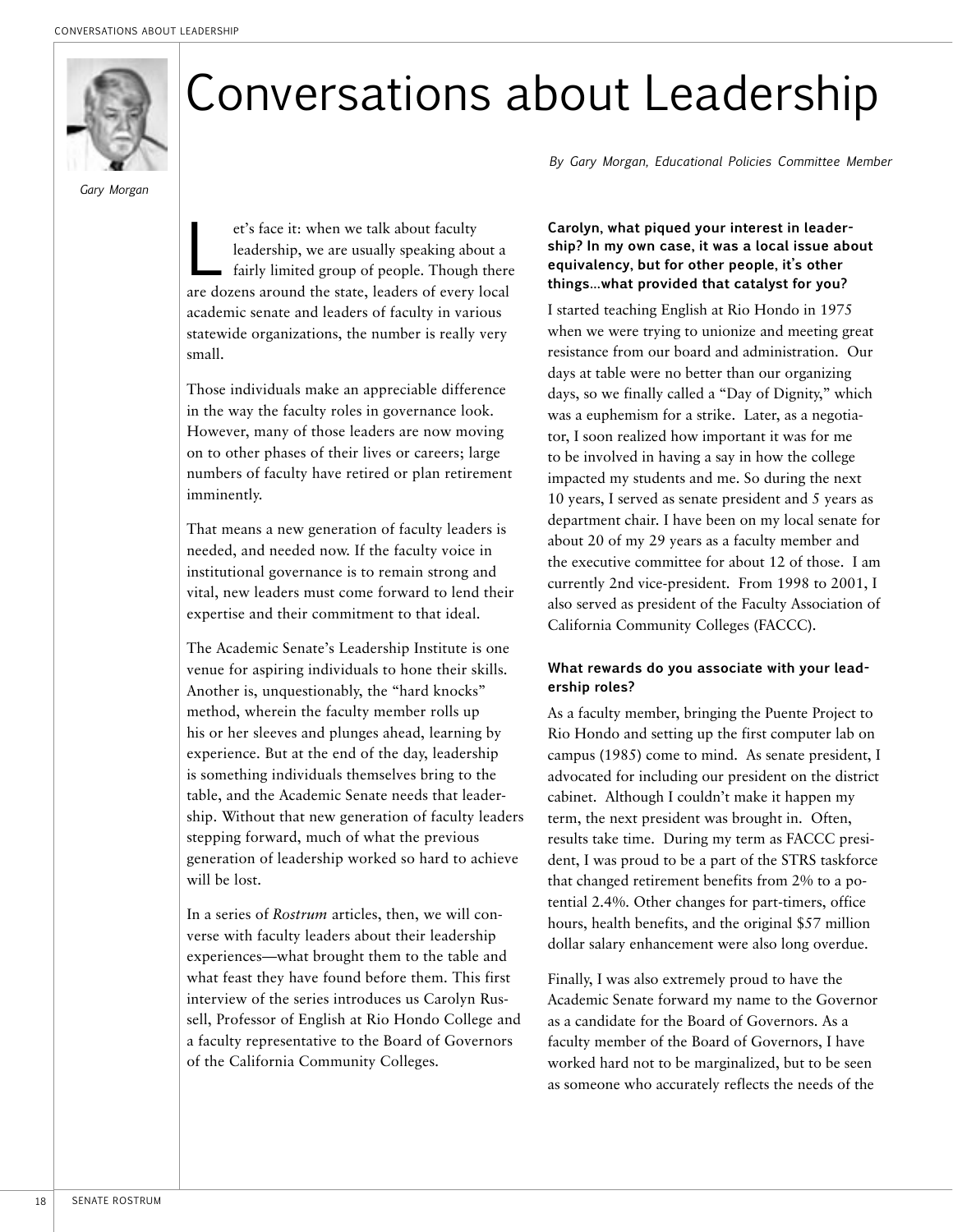students, the system, and the faculty. In these budget constraints, all constituents need to work together to present a unified front. We must work out compromises on issues that can potentially divide and, thus, permanently damage us, like funding, growth, noncredit and the 75/25 ratio. We will also have as many as nine new board members.

#### **We so often hear our colleagues say, "I just don't have time." How do you balance your time?**

I currently teach 70%, but because my Board, President, and Dean have been very supportive in helping me with a schedule that accommodates the meetings and conferences I attend as a board member, I am able to combine my interests.

#### **What pitfalls often await leaders?**

It's not always possible to avoid pitfalls, but it is possible to have the right equipment to get out of them: history of the problems, knowledge about the situation and the players, a range of solutions, and a willingness to take risks and accept responsibility. Leading is always a learning experience.

#### **What advice would you offer to new leaders?**

My advice—not in order of priority:

- 1. Try on lots of hats. No leadership job is too small, so find the right fit.
- 2. Never be afraid to ask questions. Ask questions of those with whom you disagree; know their perspective.
- 3. Continually assess and reassess, asking yourself, "What do we need—presence, product, or process?" "Presence" means making certain the body you represent has the credibility and the commitment necessary to follow through; "product," means a tangible outcome like a raise or a change in grading policies; "process" means making certain structures are in place that provide opportunities for academic discourse that will drive the institution through shared governance.
- 4. When conflict (which can be healthy) arises, keep focused on what you need, then fight the good fight. Win and lose well; don't gloat or brood. Get on to the next challenge.

## **Section 508**

#### *Continued from page 5*

course publisher, and/or the IT managers and technicians all had to work together to ensure accessibility and 508 compliance.

#### **Conclusion**

As colleges integrate the web and other electronic resources more into their curriculum, it will be difficult to anticipate all of the accessibility issues that arise. However, as faculty we can't view these issues as interruptions or inconveniences to our teaching. Disabled students greatly benefit when we become better aware of their needs and become more proactive when deciding on accessible web and electronic media for our courses. We can also influence key campus decision makers in choosing 508 compliant and usable course management software and student information systems.

Our disabled students also benefit when colleges adopt accessibility standards and policies. It is always better to work from top-down rather than bottom-up one when implementing such standards. The president, budget administrators, deans, division chairs, curriculum committees, and instructors should have an understanding of web and other electronic accessibility in college wide planning and purchasing. They must collaborate with the college Webmaster, assistive technologies specialist, faculty and DSPS office to produce policies with timelines to ensure successful compliance. New faculty should be given the college's web and digital access policies. These policies must be revised periodically to address emerging technologies. Practical workshops on how to comply with Section 508 should be provided to faculty on a routine basis as well.

We invite you to join our breakout, "The Human Side of Section 508," at our April Plenary Session to further discuss Section 508 compliance and accessibility issues. Following are some online resources that you may find helpful as you work collaboratively to accommodate students with disabilities.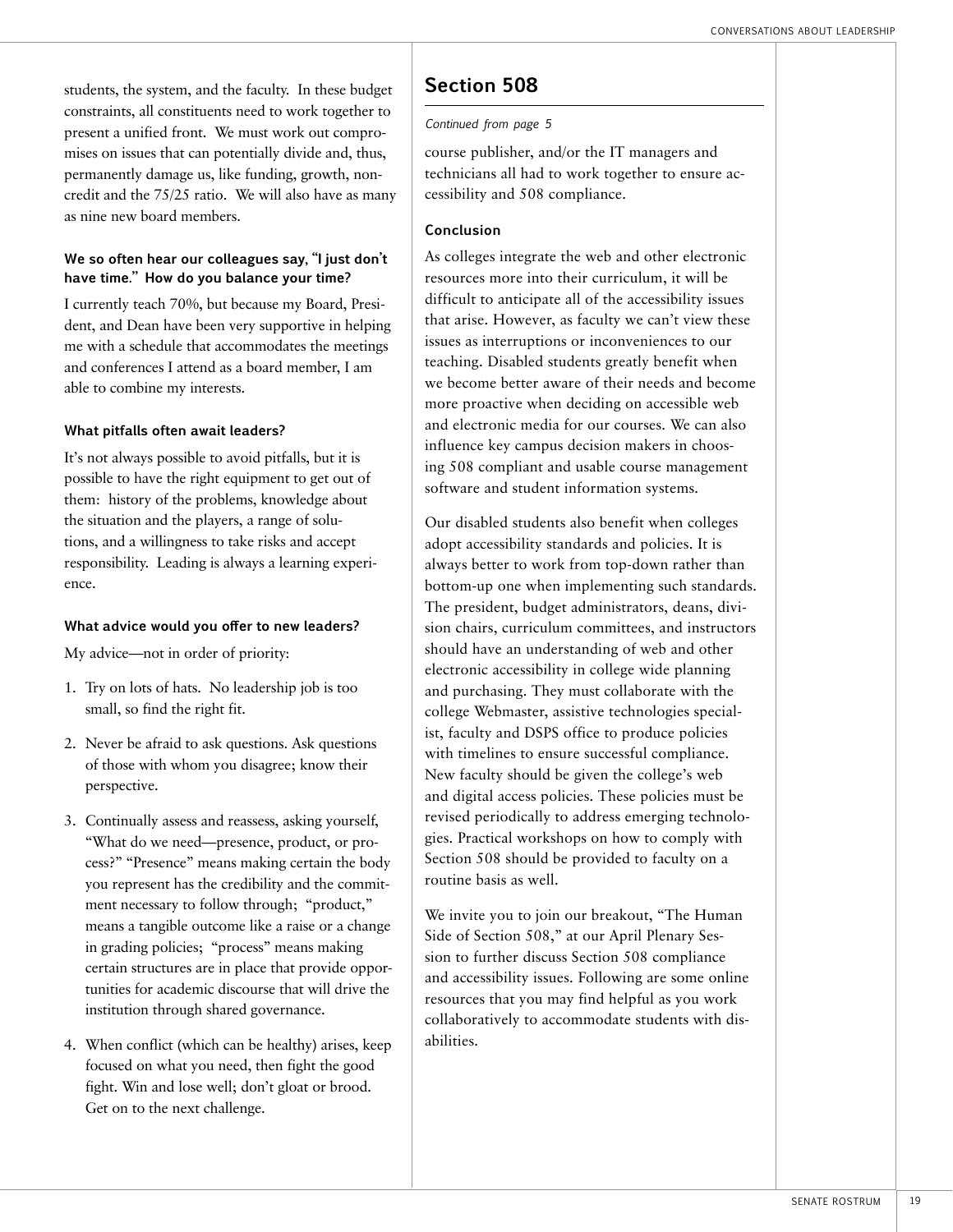

*Mark Snowhite*

## Disciplines List Review Preparation

*by Mark Snowhite, Standards and Practices Committee Chair*

Maintaining a high degree of professionalism<br>is critical to the health of the California<br>Community College system. By insisting<br>on high standards for new faculty hires, we assure is critical to the health of the California Community College system. By insisting on high standards for new faculty hires, we assure that our students will have educators well prepared to teach and render other students services necessary for our students' academic success. Fundamental to the various processes that we use to select highly qualified faculty is the Disciplines List for minimum qualifications that defines the academic and experiential preparation for faculty in all of the recognized disciplines. Responsibility for reviewing and recommending revisions to the Disciplines List falls to the Academic Senate; these revisions reflect current understanding of the discipline training and/or related experience one needs to teach classes in each of the disciplines. Since 1992 the Academic Senate for California Community Colleges has reviewed and revised the state's disciplines list of minimum qualifications once every three years as stipulated in the Education Code.

The Spring 2004 Plenary Session will mark the beginning of the fifth regular review process with two breakout session, one providing an overview of the process and a second explaining in greater detail the criteria used to determine which proposals for changes will go forward to session to be voted on by the plenary body.

The first will include a brief history of the current minimum qualifications requirements, which, in 1990, replaced the old credential system. This change, authorized by AB 1725, the Community College Reform Bill, was intended to end a credential system similar to the one for K-12 and replace it with a system more appropriate for a post-secondary system. Attendees at this breakout session will learn how the authors of this landmark legislation believed that the faculty themselves, working through the state Academic Senate, were best suited to make recommendations to the California Community Colleges Board of Governors, that determine qualifications for new faculty members. Attendees will also learn how this legislation set forth the authority of faculty through their local academic senates; how to place all credit courses offered by their respective institutions under the disciplines delineated by the Disciplines List; and how to assess the qualifications of faculty who teach those course. Understanding of this authority and how it is exercised is essential for faculty to properly fulfill their obligations in this area of maintaining a strong profession.

The second breakout session on the Disciplines List review will include the details of the review that participants in the process need to know. Presenters will provide such information as the timeline for the review, criteria used to determine which proposals succeed, levels of scrutiny a proposal undergoes, examples of successful and unsuccessful proposals, and an explanation of how proposals that are not recommended by the Executive Committee may still be introduced for consideration by the body.

Because the responsibilities for reviewing the Disciplines List on the state level and using it on the local level are so important, we expect a large turnout for these two breakout sessions.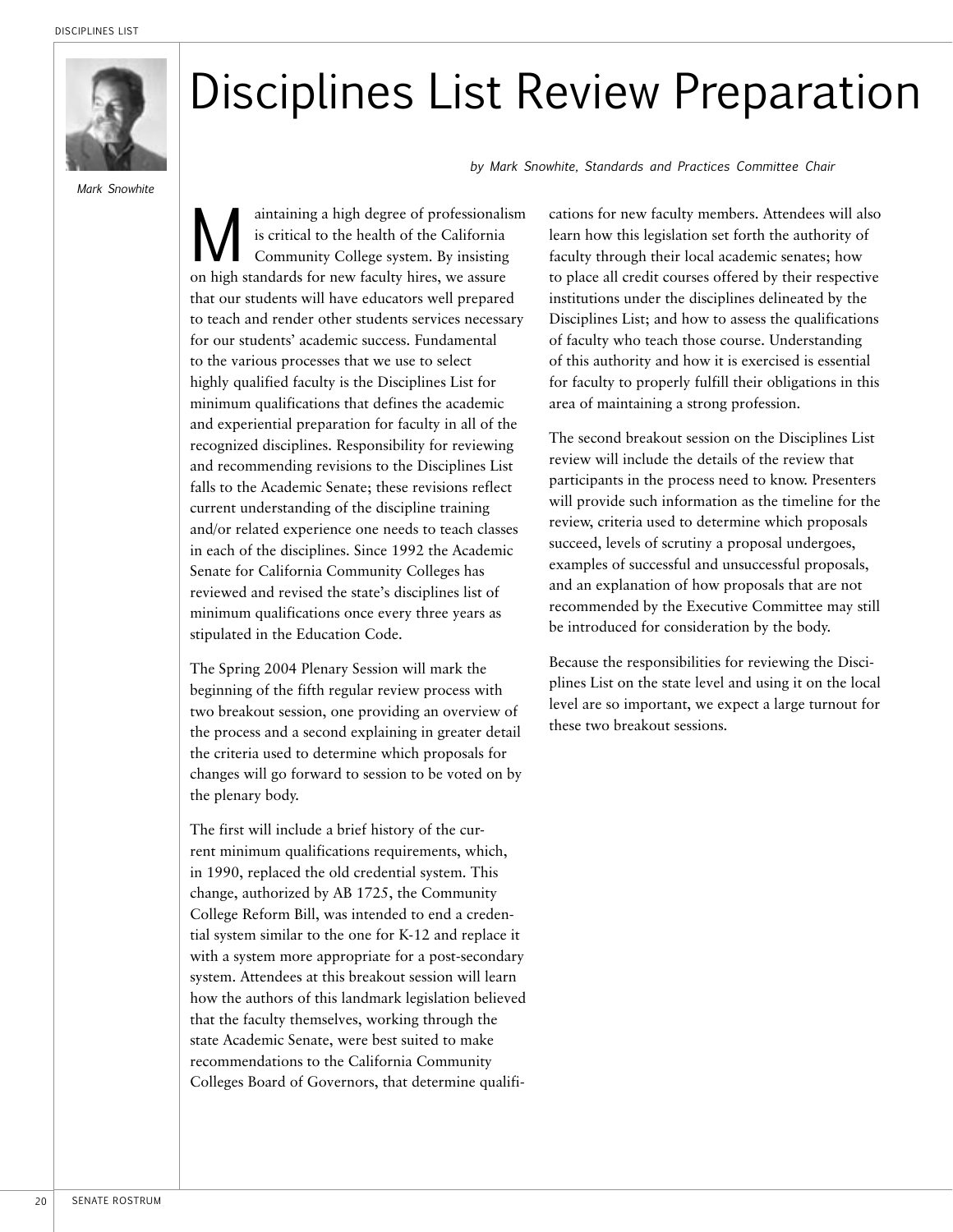## Status Report: The Discussions about AA/AS Degree Requirements

his year the Senate's Curriculum Committee is charged with writing a paper to inform faculty about the issues raised during discussions about AA/AS degree requirements in math and English. For years, the Academic Senate has discussed whether the current levels should be changed. The essential issue is this: are the current allowable levels of math and English appropriate, or should the Academic Senate recommend a change, and if so, what change? Title 5 requirements currently read:

#### **§55805.5. Types of Courses Appropriate to the Associate Degree.**

*(c) English courses not more than one level below the first transfer level composition course, typically known as English 1A. Each student may count only one such course as credit toward the associate degree.*

*(d) All mathematics courses above and including Elementary Algebra.*

As with all Senate committees, the Curriculum Committee's work is driven by resolutions adopted at bi-annual plenary sessions. Eight different resolutions since 2001 have been brought to the Senate's plenary body, asking us to deliberate about the math or English requirements—some in favor of a change, some not. The Committee hopes its paper will clarify the issues and present enough information to prepare the plenary body to make a decision at the 2004 Fall Plenary Session.

The Curriculum Committee is comprised of: Carole Bennett, Santa Rosa; Jane de Leon, American River; Richard Mahon, Riverside; Zwi Reznik, Fresno, and Sandy Warmington, Sacramento City. In the fall, the Committee decided that we needed wider discussion and participation from across the state, so we planned the following: breakouts for the 2003 Fall and 2004 Spring Plenary Sessions, for the 2004 Vocational Leadership Seminar and the next Curriculum Institute, and two special Curriculum

*by Jane Patton, Curriculum Committee Chair*

Colloquia which were held in February. In addition, I was invited to share information at a breakout of the bi-annual meeting of CIOs, held in San Francisco.

#### **What We Have Learned So Far**

Below is a partial list of what we're learning:

- 1. Faculty's views are as mixed as ever. Individual faculty within specific disciplines (including math and English) and across disciplines ring in on both sides, although regional and state English and math organizations have taken positions in favor of changing the regulations.
- 2. Passionate and strong arguments –both pro and con— have been voiced.
- 3. The literature review suggests that employers want graduates with a higher level of skills.
- 4. If a change is recommended, there are several options—both for English and math. Other options could include new courses, tailored to specific audiences, at the same level as English 1A and Intermediate algebra.
- 5. The issues can be divided into an array of complex categories, including a) what's best for students; b) what's best for society; and c) what's best for colleges.
- 6. Faculty in math and English may need to re-evaluate *how* they teach as well as *what* they teach. Faculty across disciplines may need to re-evaluate what math and English skills they expect from students. Are we collectively clear about what students need and how we should meet their needs?
- 7. If a change is recommended, we collectively need to consider implementation methods and options.

#### **Pros and Cons**

Many and varied pro and con arguments have been voiced from faculty. Here is a brief list of some of the over-arching ones.

*Continued on page 28*

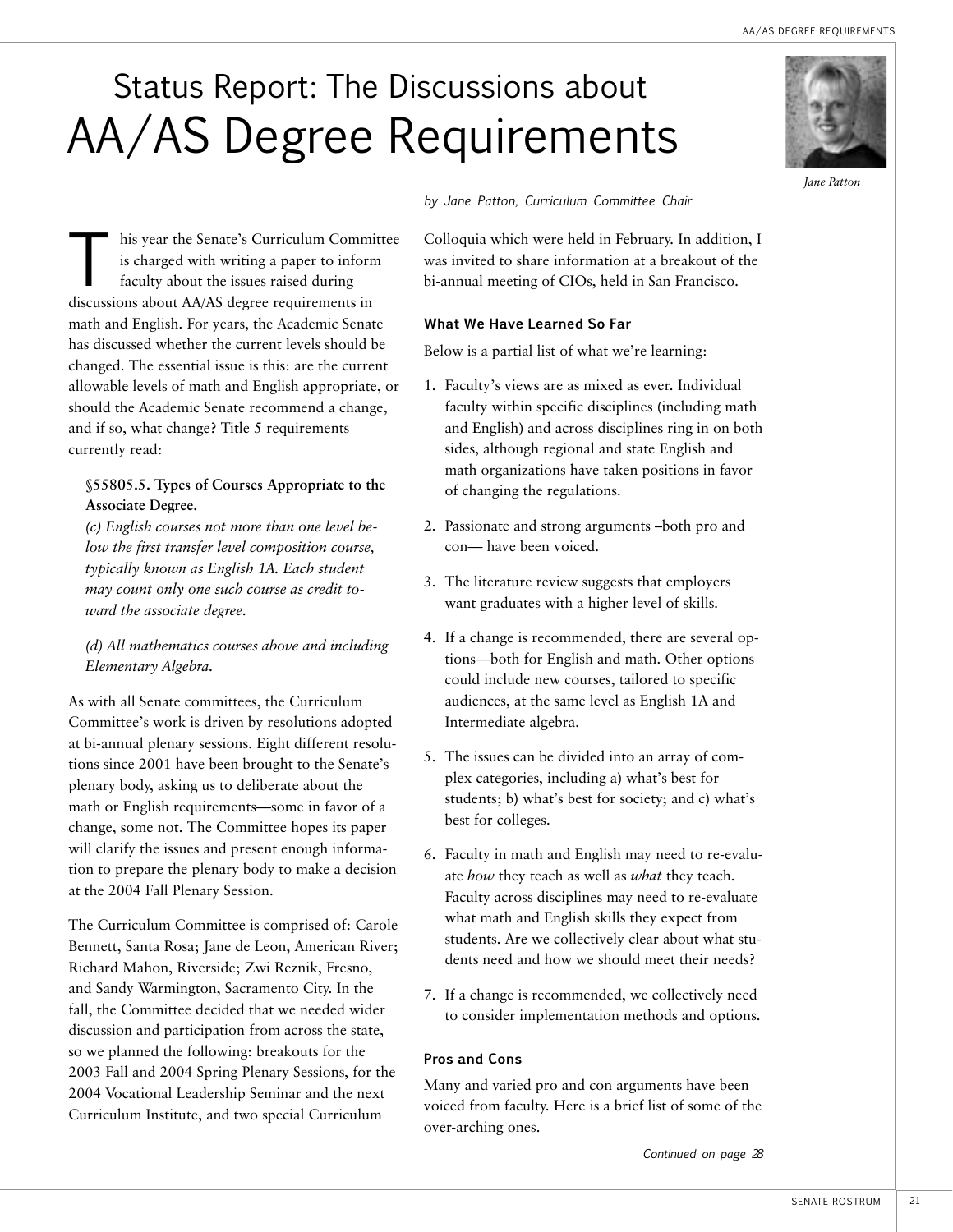

# "Separate but Equal"?:

## The *Brown v. Board of Education* Decision, Then and Now

n the eve of the 50th anniversary of<br>this landmark decision, educators, le<br>experts, and authors prepare to celeb<br>the historical civil rights decision known as Br this landmark decision, educators, legal experts, and authors prepare to celebrate the historical civil rights decision known as Brown v. Board of Education. To this day, efforts continue across the country to realize the dream of the National Association for the Advancement of Colored People (NAACP) and the efforts of the families named in the original Supreme Court case. This article reminds us of that critical decision and suggests why it requires us to continue to enact its principles.

#### **Then…**

During Fall 1950, several African American parents, with the support of the Topeka, Kansas Chapter of the NAACP, filed suit against the Topeka Board of Education. The court case challenged the "separate but equal" doctrine governing public education at that time. Ideally, the court case sought equitable integration of public schools in Topeka, Kansas.

At that time, African American children in Topeka were required to travel past nearby schools to attend the four schools designated for them. The Topeka school district operated eighteen schools for white children and four for African American children. In other cases outside of Kansas, African American children attended poor facilities without basic school equipment. Third-grader Linda Brown was one of those African American children who walked through a railroad switchyard to catch a bus that would take her one mile to her all- black elementary school, even though a white elementary school was only seven blocks away.

For a period of two years prior to legal action, McKinley L. Burnett, President of the Topeka branch of the NAACP attempted to persuade Topeka school officials to integrate their schools. After numerous unsuccessful attempts to ensure equal opportunities for all children, African American community leaders, including Burnett and other local attorneys, stepped up efforts to change the

*by Wanda Morris, Chair, Equity, Diversity Action Committee Wanda Morris*

educational system; the lawsuit was their final attempt *(Washburn Alumni Review*, Dec. 1989).

The U.S. District Court for the District of Kansas heard Brown's case from June 25-26, 1951. At the trial, the NAACP argued that segregated schools sent the message to black children that they were inferior to whites; therefore, the schools were inherently unequal. The Board of Education's defense was that, because segregation in Topeka and elsewhere pervaded many other aspects of life, segregated schools simply prepared black children for the segregation they would face during adulthood. Based on a similar court case, Plessy v. Ferguson (1896), that had been overturned in the courts, the judge felt compelled to rule in favor of the Board of Education.

On behalf of Linda Brown, the NAACP then appealed to the Supreme Court on October 1, 1951 and their case was combined with other cases that challenged school segregation in South Carolina, Virginia, and Delaware. Augments were heard in the Supreme Court in 1952, but failed to reach a decision; it was heard again in1953 when the Supreme Court requested that both sides discuss "the circumstances surrounding the adoption of the Fourteenth Amendment in 1868."

On May 17, 1954, at 12:52 p.m. the historical civil right decision was uttered. It was decided that decided "that in the field of public education the doctrine of separate but equal has no place. Separate educational facilities are inherently unequal…therefore plaintiffs and others…are deprived of the equal protection of the law guaranteed by the Fourteenth Amendment of the Constitution." This decision unleashed a concentrated burst of energy altering public education across America.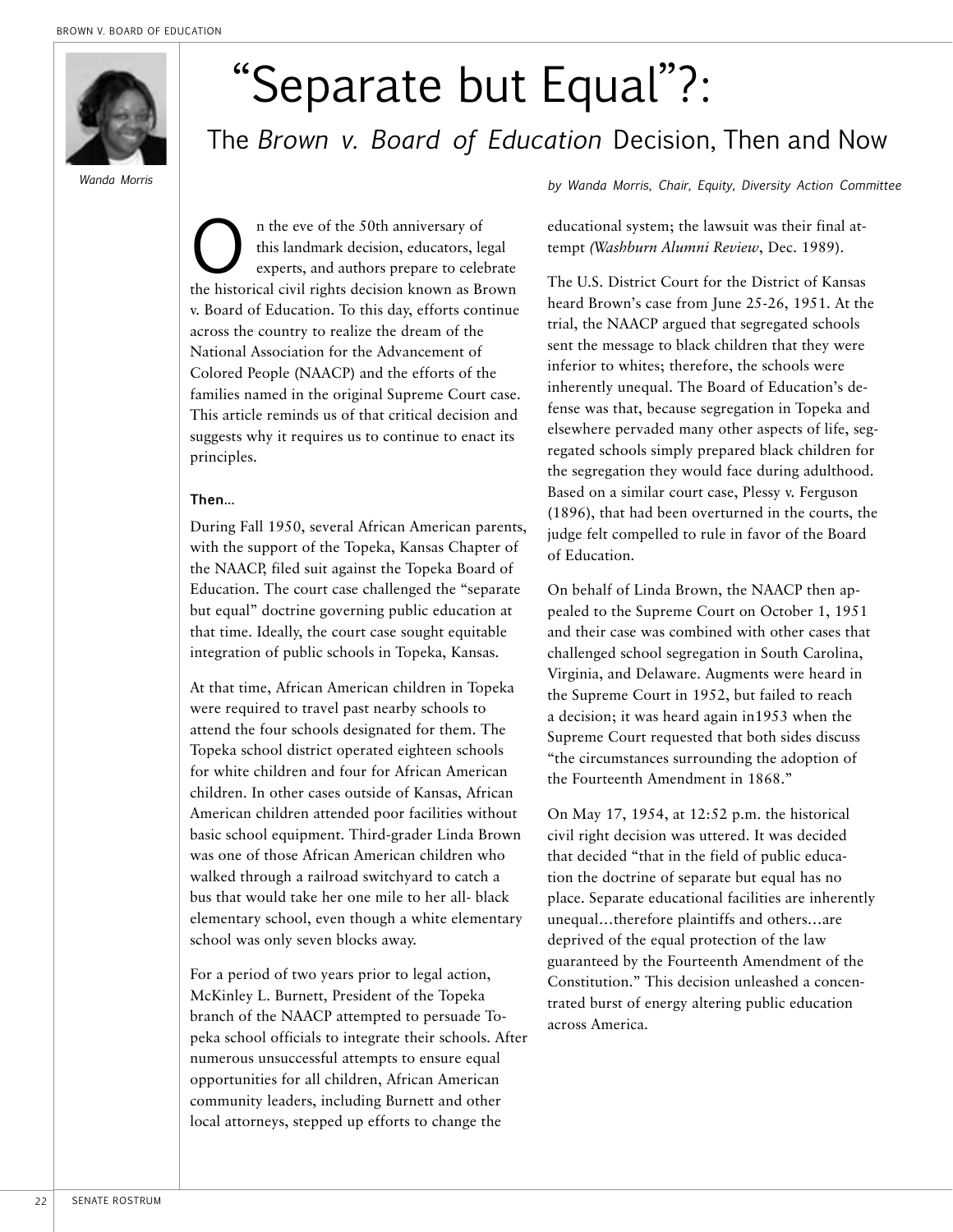#### **And now…**

Today, public education across America continues its struggle to ensure equal opportunity for children and future generations. Even though the Brown legacy is one of vast educational progress over two generations, communities continue to challenge the "separate but equal" doctrine and to erode principles of equity. Often cited as racially divisive acts, for example, were California's Propositions 209 and 226. Yet in 1991, legislation enshrined into law required all public education institutions—including California Community Colleges— to provide educational equity regardless of ethnic origin, race, gender, age, disability, or economic circumstances, including a reasonable opportunity for any student to develop fully his or her potential (Education code 66010.2 and 66030).

The Board of Governors reinforced this law in 1992 and again in 2003. To ensure equal opportunity for all students, the Board of Governors identified this element as a minimum condition for receipt of state funding (Title 5, Sections 51026

and 54220). Specifically, each college is charged with creating or revising its current Student Equity Plan. Newly revised plans from each community college are due July 2004.

We hope that each local senate will join educators and legal scholars around this country, using this opportune moment to familiarize faculty, students and staff with this important landmark in the delivery of education to diverse groups. Former Chancellor Tom Nussbaum, in collaboration with George Nicholson, Associate Justice for the Court of Appeal, Third District and a host of Californians are now promoting observation of this court decision throughout the state.

Among the ways you can contribute locally to the national effort underway this year are these specific actions:

- 4 attend our plenary session breakout on this topic;
- 4 visit our Academic Senate website (http://www. academicsenate.cc.ca.us) in May to find links to other resources for use in your classrooms;
- $\rightarrow$  study materials such as those sponsored by the American Bar Association and those noted below;
- 4 encourage dialogues on your campus about the nature of equity and our need to preserve it (for suggestions, see http://www.aba.org/brown);
- $\rightarrow$  sponsor local resolutions commemorating this court decision and the civil rights movement that followed it, including resolutions adopted by student, faculty and trustee groups;
- 4 affirm your commitment to equity and diversity by participating in the revision of your college's student equity plan between now and July.
- 4 American Bar Association (2003). "Dialogue on Brown v. Board of Education." (Chicago: Author). An 8-page educational brochure available at http: //www.abanet.org/publiced
- 4 Berkin, C. *et al*. (2001). *Making America: A History of the United States.* (New York: Houghton Mifflin), pp. 629-30.
- 4 http://www.aacc.nche.edu/ American Association of Community Colleges has posted a link on this home page to its resolution in support of commemorative efforts.
- 4 http://brownvboard.org/summary/backgrnd.htm Washington Law School offers additional historical information about this event.
- 4 http://www.jsonline.com/news/metro/jan04/ 204053.asp Retrieved March 22, 2004.

Several first-person accounts of the impact of *Brown v. Board of Education* published in the Milwaukee Sentinel Journal.

RESO URCE

 $\overline{S}$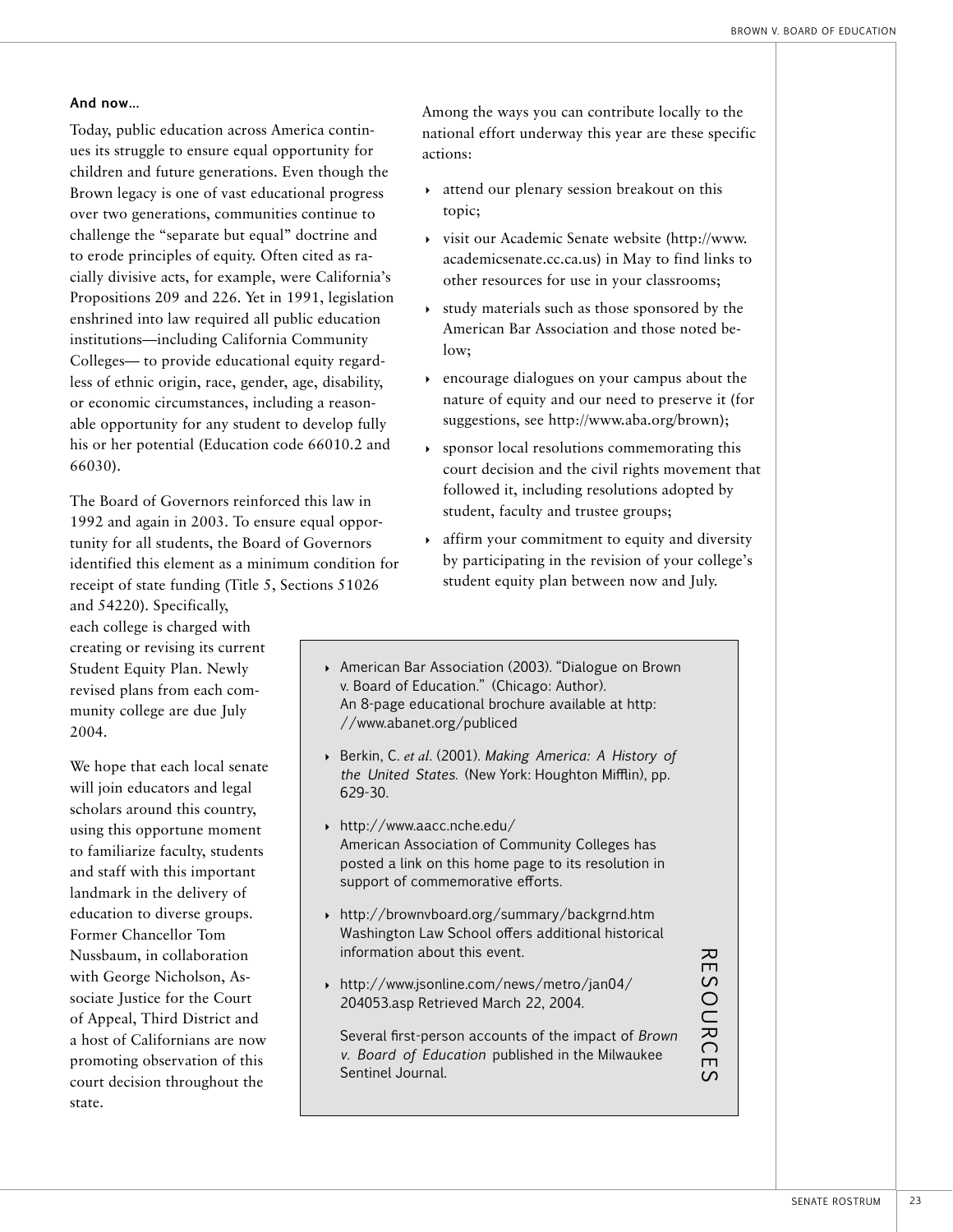

*Leon Marzillier*

## Principle and Integrity in the Academy

*by Leon Marzillier, Relations with Local Senates Committee Chair* 

the approach of April 15 seems to be an appropriate time to address questions of integrity. Most of us at nossible within appropriate time to address questions of integrity. Most of us attempt to file tax returns as favorable to us as possible… within the rules. It is when we stretch or break the rules for personal gain that we must question our own integrity. On the campus and in the classroom, our personal integrity is the foundation of the integrity of our profession. And it is the faculty, through modeling and encouragement, who ought to foster integrity in our students.

The ethics of our profession has been a topic taken very seriously since the foundation of the Academic Senate for California Community Colleges. In 1988, the Senate adopted the American Association of University Professors' Ethics Statement, and in 1994, the paper: *Faculty Ethics: Expanding the AAUP Ethics Statement*. In 2002, an even more expanded paper was adopted: *Faculty as Professionals: Responsibilities, Standards and Ethics*, in Response to a 1998 Resolution: *"*Therefore be it resolved that the Academic Senate for California Community Colleges direct the Executive Committee to develop a model for an ethics and professional standards process and committee structure to recommend to local academic senates to help them implement the Academic Senates paper *Faculty Ethics: Expanding the AAUP Ethics Statement.*" All three of these documents are available on the Academic Senate's website (www.academicsenate.cc.ca.us/Publications/Papers/ ethics.html), and include useful information about college academic senates' adopting ethics statements, dealing with faculty-to-faculty conflict, and making sure integrity is upheld in our classrooms.

#### **Faculty Integrity**

The AAUP Statement affirms five areas of faculty responsibility—our disciplines, students, col-

leagues, institutions, and communities. Briefly, we should keep current in our fields, involve ourselves with our students to ensure their getting the counsel and assistance that they need, while ensuring academic honesty in the classroom, be involved in hiring, evaluation, and college committees, be involved with our institutions in creating a safe, trusting, nonhostile and open learning environment, and act as responsible representatives of our institutions to the community.

Faculty members with grievances against administration are able to use the channels available to them through their collective bargaining agent (CBA). But, if two or more faculty members find themselves in conflict, the CBA cannot be involved since bargaining agents legally represent both parties. In preparation for such eventualities, it would behoove each local academic senate to have adopted (a) an ethics statement, and (b) a process by which such colleague-to-colleague *contretemps* can be resolved. The Academic Senate's 2002 paper suggests three approaches to such a process: the establishment of a committee, either a Professional Relations Committee (in which each of the faculty members of such a committee is expected to have expertise in the areas of counseling and/or mediation and conflict-resolution as a result of professional training and appointed to serve on this committee by the local academic senate), or a Professional Ethics and Standards Committee set up through the local academic senate, under which the senate appoints college faculty (from a variety of disciplines), who are tenured and well respected on campus to serve as members of this committee; or the local academic senate could confront unethical or unprofessional faculty behavior using procedural mechanisms outlined in local board policy, the local academic senate constitution, or in the local bargaining agreement.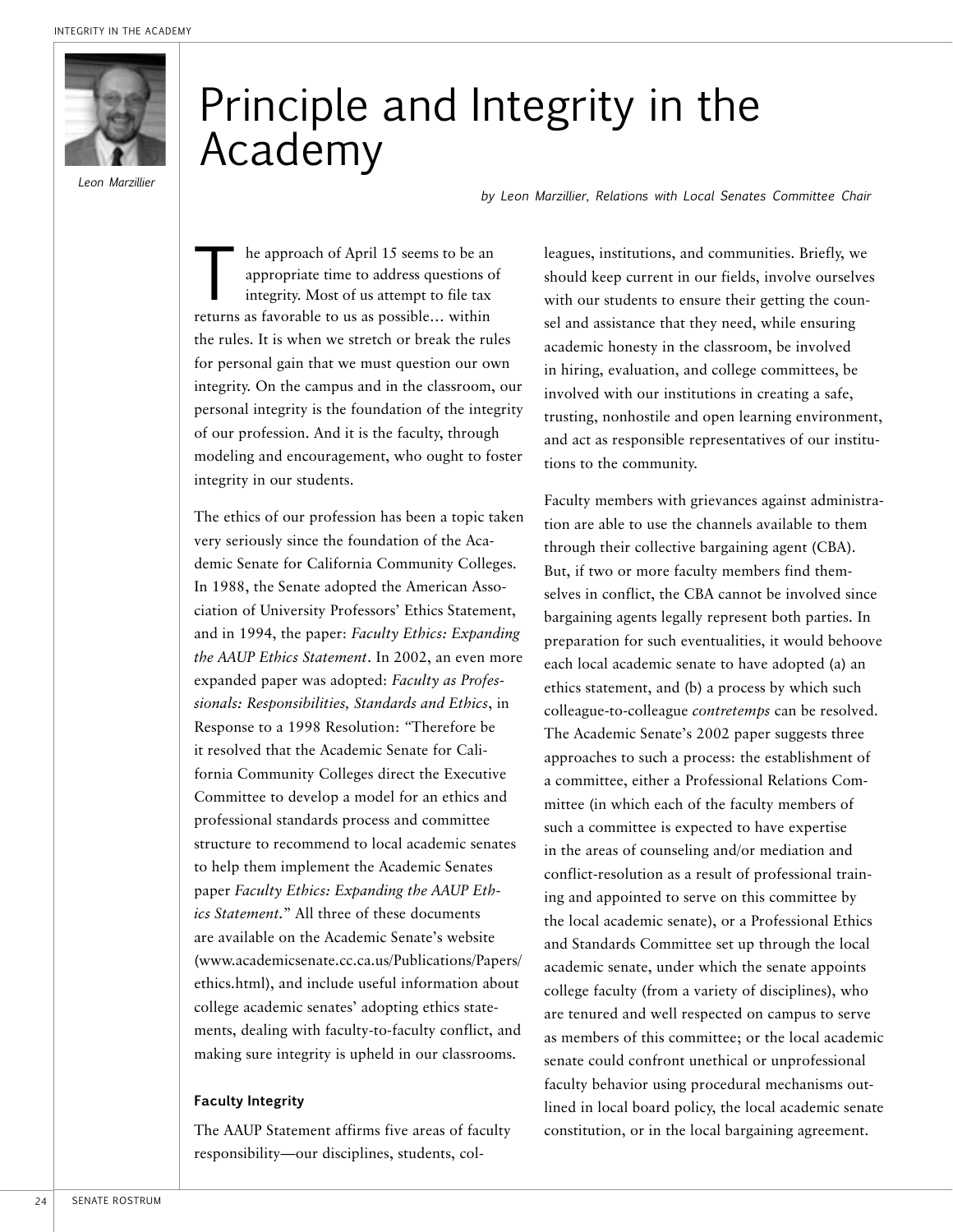We encourage all academic senates to read the above cited papers for more details.

#### **Student Integrity**

In October, 1999, the Center for Academic Integrity (a consortium of approximately 200 colleges and universities and 500 individual members from those institutions) published a paper, *The Fundamental Values of Academic Integrity.* The paper can be read at http://www.academicintegrity.org/ pdf/FVProject.pdf.

In the introduction to this paper, it states: "It can be difficult to translate values, even widely shared values, into action—but action is badly needed now to promote academic integrity on our campuses. Researchers agree that rates of cheating among American high school and college students are high and increasing. Donald McCabe of Rutgers University, founder of the Center for Academic Integrity, has found that more than 75% of college students cheat at least once during their academic careers. Particularly alarming is research gathered by *Who's Who Among High School Students*, indicating that 80% of high-achieving, college-bound students have cheated, that they think cheating is commonplace, and [that] more than half do not consider cheating as a serious transgression."

In their paper, academic integrity is defined as "a commitment, even in the face of adversity, to five fundamental values: honesty, trust, fairness, respect, and responsibility." Whereas, most if not all colleges have written policies extolling the virtues of honesty and not cheating, it is incumbent on all faculty and administration to cultivate an atmosphere and culture of honesty on the campus and in the classroom. This is difficult to achieve when trust is lacking. For example, if students see their peers getting away with dishonest behavior, and faculty and administration are ineffective at policing such behavior, trust in the institution is undermined, and some formerly honest students will see no reason why they shouldn't resort to

such behavior themselves, the result being an escalation of dishonesty. For that reason, a college should not only have a written policy on academic integrity, but also create the conditions on the campus whereby such a policy is enforced in a fair and consistent manner.

Lack of respect can also lead to dishonesty. If students find a faculty member relying on the work and ideas of another academician without attribution, they might be led to believe that plagiarism is OK when it comes to their own work. To quote from the above paper, "Students and faculty must respect themselves and each other as individuals…All must show respect for the work of others by acknowledging their intellectual debts through proper identification of sources."

Finally, everyone, students, faculty, classified staff, and administrators must take responsibility for upholding academic integrity on the campus. This means exposing dishonest behavior, not ignoring or condoning it. Peer pressure might make a student reluctant to turn in another student, or likewise faculty members one of their peers. But abdication of such responsibilities can also foster a climate of dishonesty on the campus. As the authors of the above paper note, "Blaming, blaming, blaming!! Many faculty blame lack of integrity on student apathy. Many students blame faculty for not upholding policy. Both don't uphold their own responsibilities out of fear or lack of trust in the other group. Each group needs to uphold its own responsibility and do it well, without making excuses, for academic integrity to truly flourish."

We encourage you to attend the Senate's upcoming Spring Session at which we will be exploring these ideas in more depth at one of the breakouts.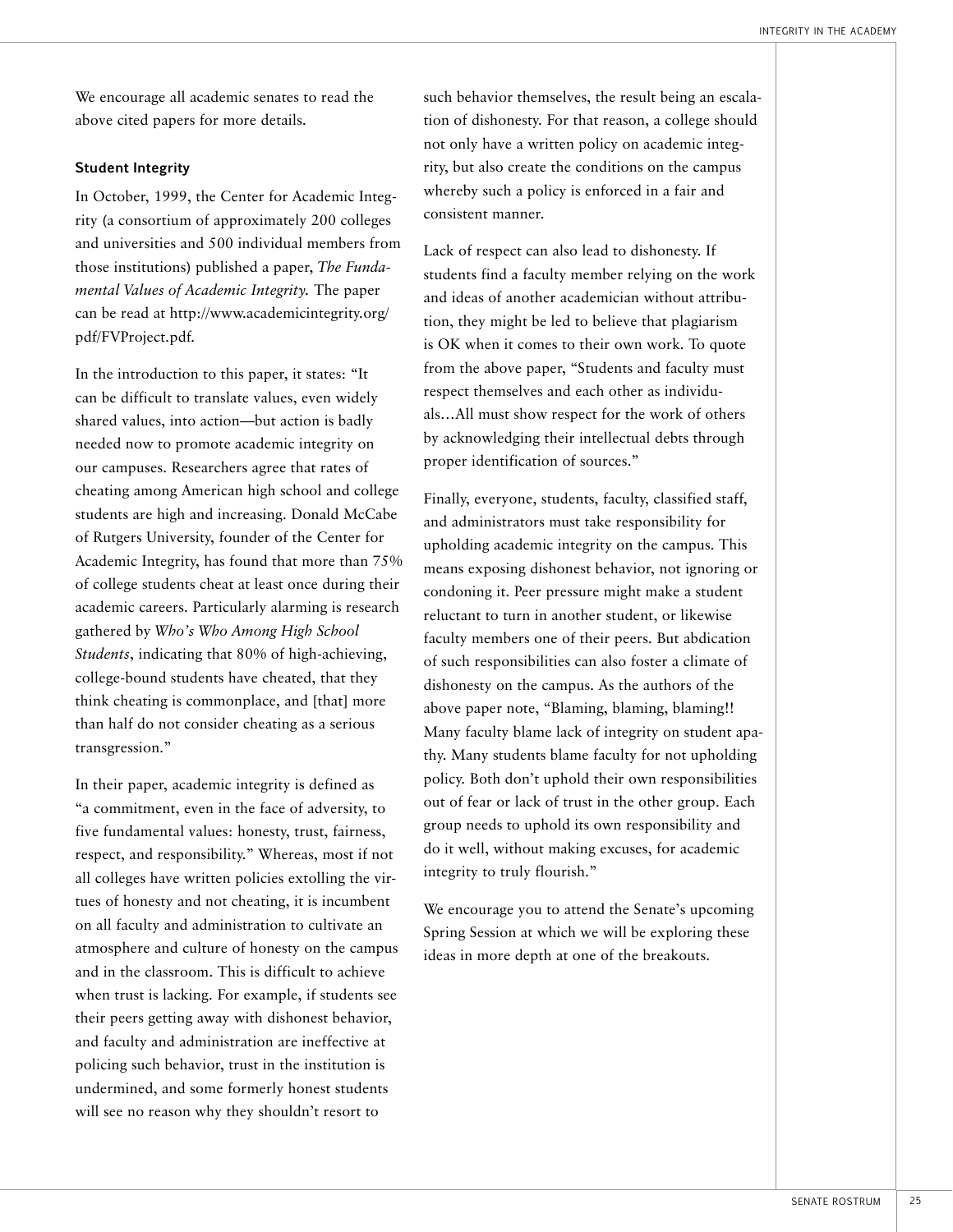

*Dan Crump*

# Counselors and Librarians— What's Up!

*by Dan Crump, Counseling and Library Faculty Issues Committee Chair*

**W** ell, it is never a dull time for library and<br>counseling faculty. But of course, all we<br>do is read books and tell students what counseling faculty. But of course, all we do is read books and tell students what classes to take in college. Right!! At present, the Telecommunications and Technology Infrastructure Program (TTIP), possible changes in matriculation, legislative proposals in support of textbook rentals, and the budget are all the issues that keep us busy at the moment—in addition to reading books and counseling our students.

Our Committee is planning two obviously relevant breakouts—one on online advising and another on advising our student athletes—to be offered at the Academic Senate's Spring Plenary Session in San Francisco April 15-17, 2004.

A number of colleges are using the Internet to providing counseling and/or advising services to students. An adopted Academic Senate resolution directed our Committee to develop guidelines and definitions on web advising for counseling faculty. To those ends, we have sent out surveys to colleges (thank you, counselors, for your responses) asking about web practices. We are in the process of compiling the results of the surveys and anticipate that they will help us in providing procedures and best practices so that our services can be the most effective possible for students while preserving our professionalism.

The other breakout will focus on student athletes. Other Academic Senate resolutions directed our Committee to conduct research on programs that are beneficial to student athletes. The Senate supports local and statewide programs that address the needs of student athletes and provide specific instructional and counseling interventions to increase student access in retention, degree completion, transfer, basic skills development, and career advancement. We are proud to highlight one such program—the Student Athlete Retention Program (SARP) at Reedley College. SARP provides a comprehensive approach to assisting student athletes in achieving their educational goals by providing the supportive services to ensure that they comply with the academic standards set by the National Collegiate Athletic Association and the Commission on Athletics. SARP was recognized with an honorable mention at the Board of Governors Exemplary Program Awards ceremony in 2003.

The state budget raises special concerns for library and counseling faculty. The Governor's Budget Plan proposes to move most categorical programs into the General Apportionment Fund for community colleges. This comes to the attention of the librarians and counselors because of two categorical programs—TTIP and matriculation. One component of TTIP is funding for library electronic resources, especially the magazine and newspaper databases that are provided to ALL our students, whether they are on- or off-campus. The Budget plan also proposes to allocate TTIP funds on an FTES basis. While this allocation mechanism is good for many budget areas, it doesn't work for TTIP and would result in inequitable use of technology funds and decrease the negotiating power for libraries and other technology users.

Matriculation provides counseling and advisement, orientation and academic follow-up services to our students. Proposed placement of matriculation funding into the General Fund raises concerns on whether these valuable services will continue to be funded at the current level.

The new accreditation standards and student learning outcomes are also of concern for the counseling and library communities. The Academic Senate still has concerns with the new accreditation standards in general, but we also discuss how to work with them at the local level in support of students and programs. Certain sections of the new standards are of particular interest to counselors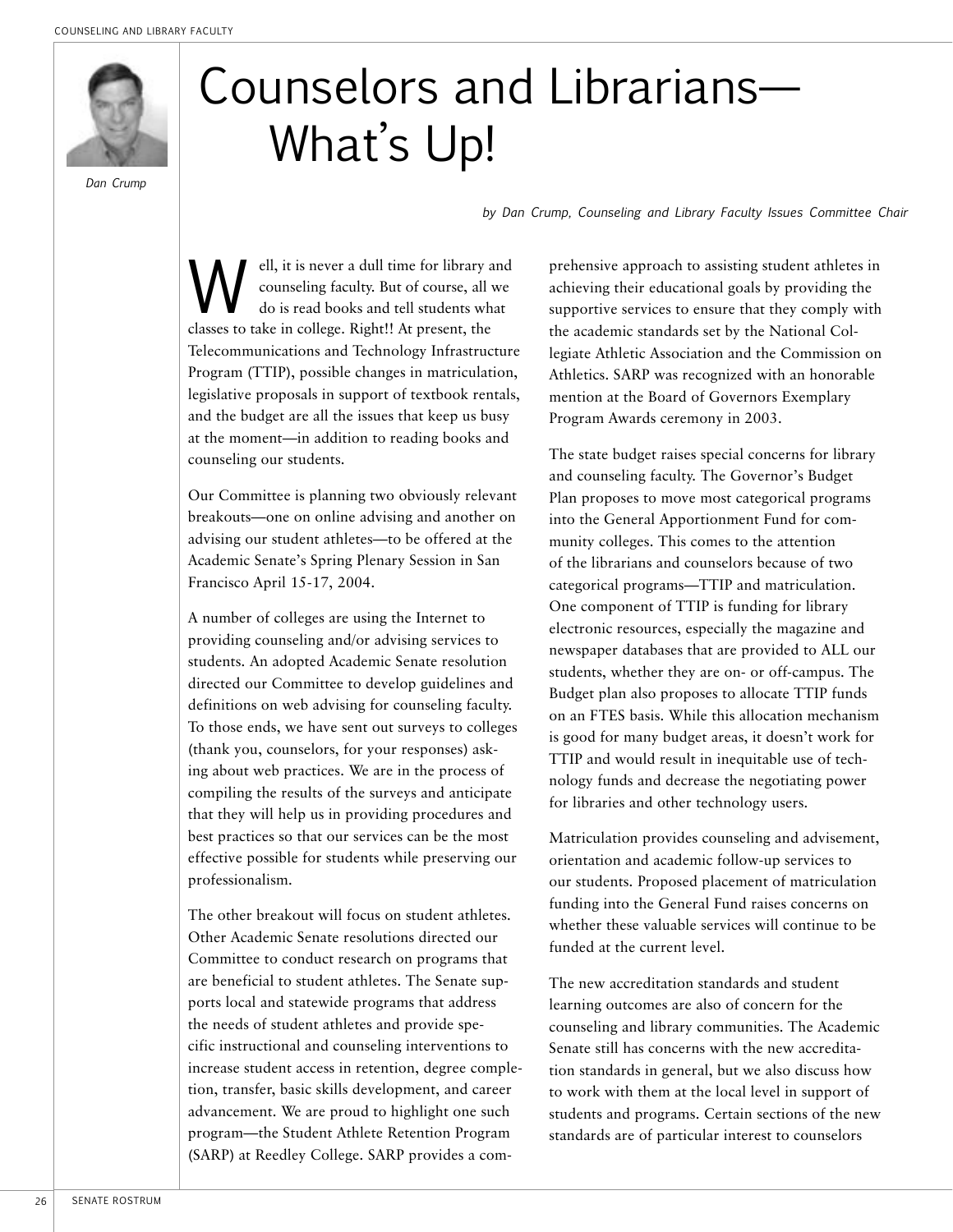and librarians—"the institution systematically assesses student support services using student learning outcomes, faculty and staff input, and other appropriate measures in order to improve the effectiveness of these services" (section II.B). Elsewhere, the standards call for libraries and other learning support services at a level "sufficient to support the institution's instructional programs" as well as requiring an assessment of "the student learning outcomes, faculty input, and other appropriate measures" (section II.C). The Senate's Research Committee will share at the Spring Plenary a draft of a paper on the new accreditation standards, and our Committee will use it to inform library and counseling faculty of the important contributions they must make as part of the selfstudy using these new standards.

As you might have heard, the Chancellor's Office has gone through a large reduction in staffing. This has especially hit the library and learning resources community, as one of the positions eliminated was that of Coordinator for Library and Learning Resources. The Senate has a resolution recognizing the value of this position and will work with other library groups to restore this position in the future. In the meantime, the Senate and our professional library organizations, including the Chancellor's Office Advisory Committee on Library and Learning Resources Programs, the Council of Chief Librarians, and the Learning Resources Association of California Community Colleges, will work with the Chancellor's Office to determine ways to continue some of the services provided by the Coordinator.

Mea culpa…One of the things that I mentioned in the last issue of the *Rostrum* was the concern that administrators and our faculty colleagues might not understand that our programs directly affect students as much as what happens in the classrooms. I received an email from a faculty member who had read my article (wow, so people actually do read my stuff!) thanking me for my article. But the writer also wanted to remind me of the valuable direct impact on students provided by other faculty also. So let me end this article by acknowledging the wonderful services provided by our college nurses, EOPS, DSP&S and Learning Disabilities (LD) faculty. Thanks to all for a great job!

## **SENATE INSTITUTES**

## **Faculty Leadership Institute**

The Faculty Leadership Institute provides assistance and training to faculty members to empower them to run stronger, more effective local senates. Through a variety of Institute activities, participants learn to identify the role and function of local senates as well as their relationship to the statewide Academic Senate, the Chancellor's Office, other consultation groups, the Board of Governors of the California Community Colleges, and the Legislature.

This year the Institute will be held June 23-26, 2004 at the Hayes Mansion Conference Center, San Jose.

## **Curriculum Institute**

The Curriculum Institute provides faculty curriculum chairs, chief instructional officers, and faculty members involved in new program development, program revision, or technology curriculum development with training on curriculum development. Participants in attendance learn good curriculum committee practices including how to write integrated course outlines. Additionally, participants learn about separate course approval for online, distance technology, technology-mediated courses, and effective instructor-student contact and about course transfer and articulation. The Curriculum Institute provides curriculum specialist for special assistance to all in attendance. This Institute offers a unique opportunity for campuses to send teams to participate in the very important process of curriculum development.

This year the Institute will be held July 15-17, 2004 at Claremont Resort & Spa.